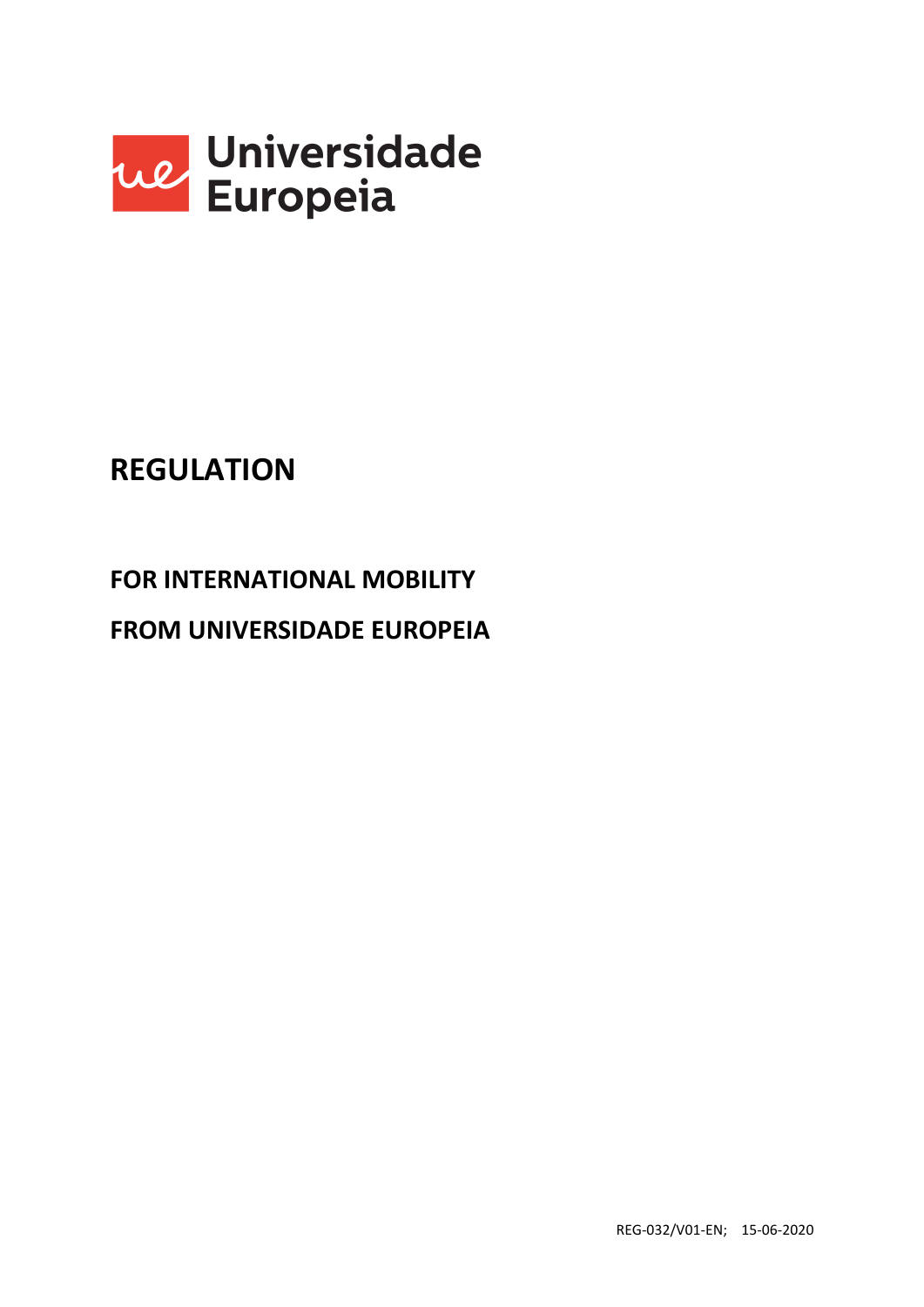Date of the document: 15/06/2020 Rector's Validation: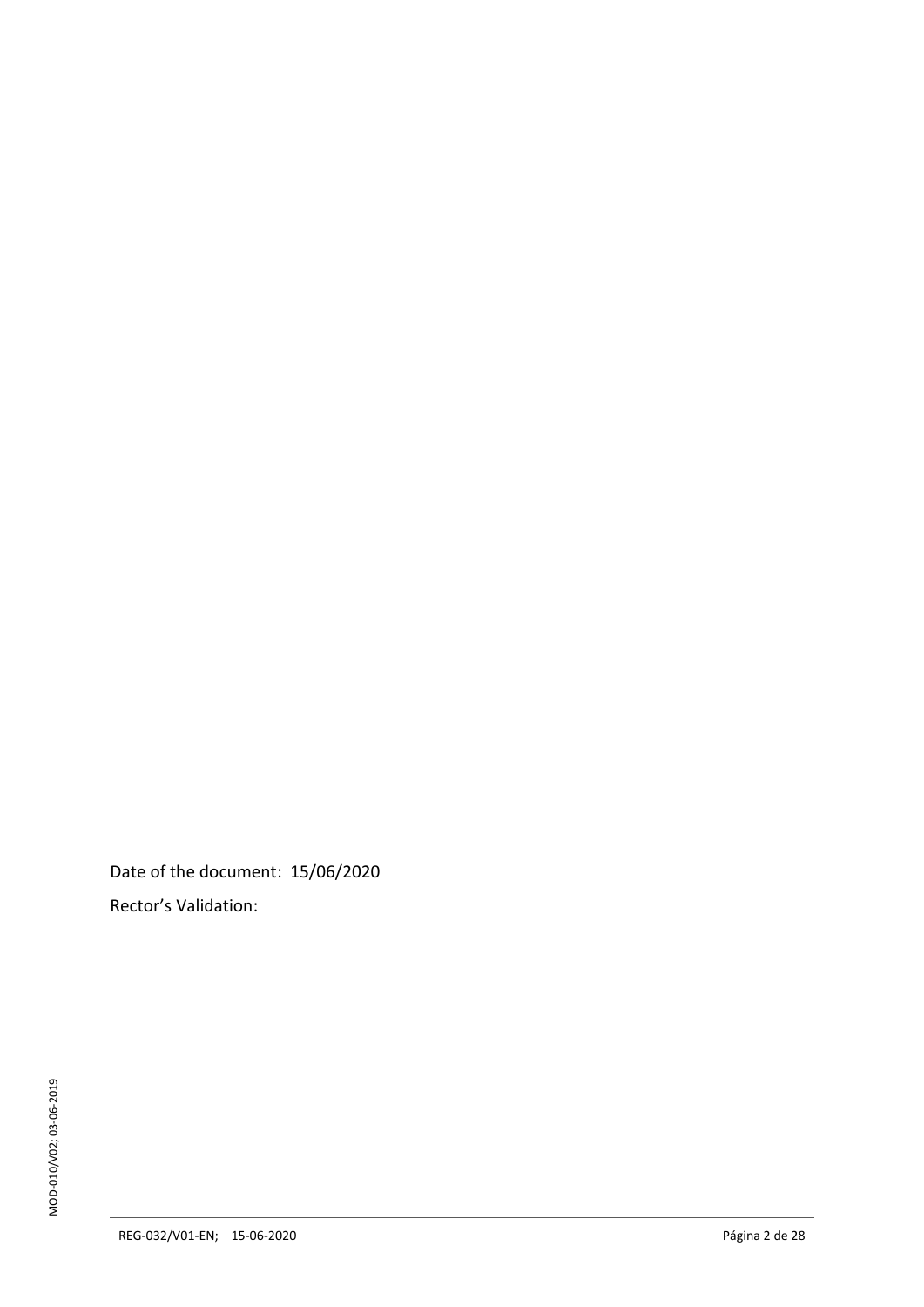## **CHAPTER I**

#### **General provisions**

## Article 1

## **Object**

- 1. The current regulation defines the general rules of the ERASMUS+ Mobility Programme and other mobility programmes applicable at Universidade Europeia.
- 2. The funding of the Erasmus+ Programme is based on the appropriations attributed for this purpose by the European Commission and by the Erasmus+ National Agency— Education and Training, hereinafter referred to as NA.
- 3. Universidade Europeia provides other mobility typologies, based on inter-institutional agreements, made with higher education institutions from third countries.
- 4. Students' mobility is made in compliance with the legal provisions in force related to mobility, as set out in the Decree - Law No. 42/2005, from 22 of February and by the Legal Framework for Degrees and Diplomas from Higher Education (RJGDES), approved by the Decree - Law No 74/2006, from 24 of March, altered by the Decree -Laws No. 107/2008, from 25 of June, 230/2009, from 14 of September, 115/2013, from 7 of August, and republished by the Decree-Law No. 65/2018, from 16 of August, being applicable to all students from Universidade Europeia.

## Article 2

## **Management of mobility programmes**

- 1. The management of the different mobility Programmes by Universidade Europeia is the competence of the Rector, who may delegate to the vice-rector or the pro-rector.
- 2. Universidade Europeia's International Relations Office, hereinafter referred to as GRI, ensures the execution of acts which may be committed under their management.
- 3. The management of the mobility programmes is ensured, in each Faculty, by a Coordinator, nominated by the legally and statutorily competent body.

## Article 3

## **Management instruments for the mobility programmes**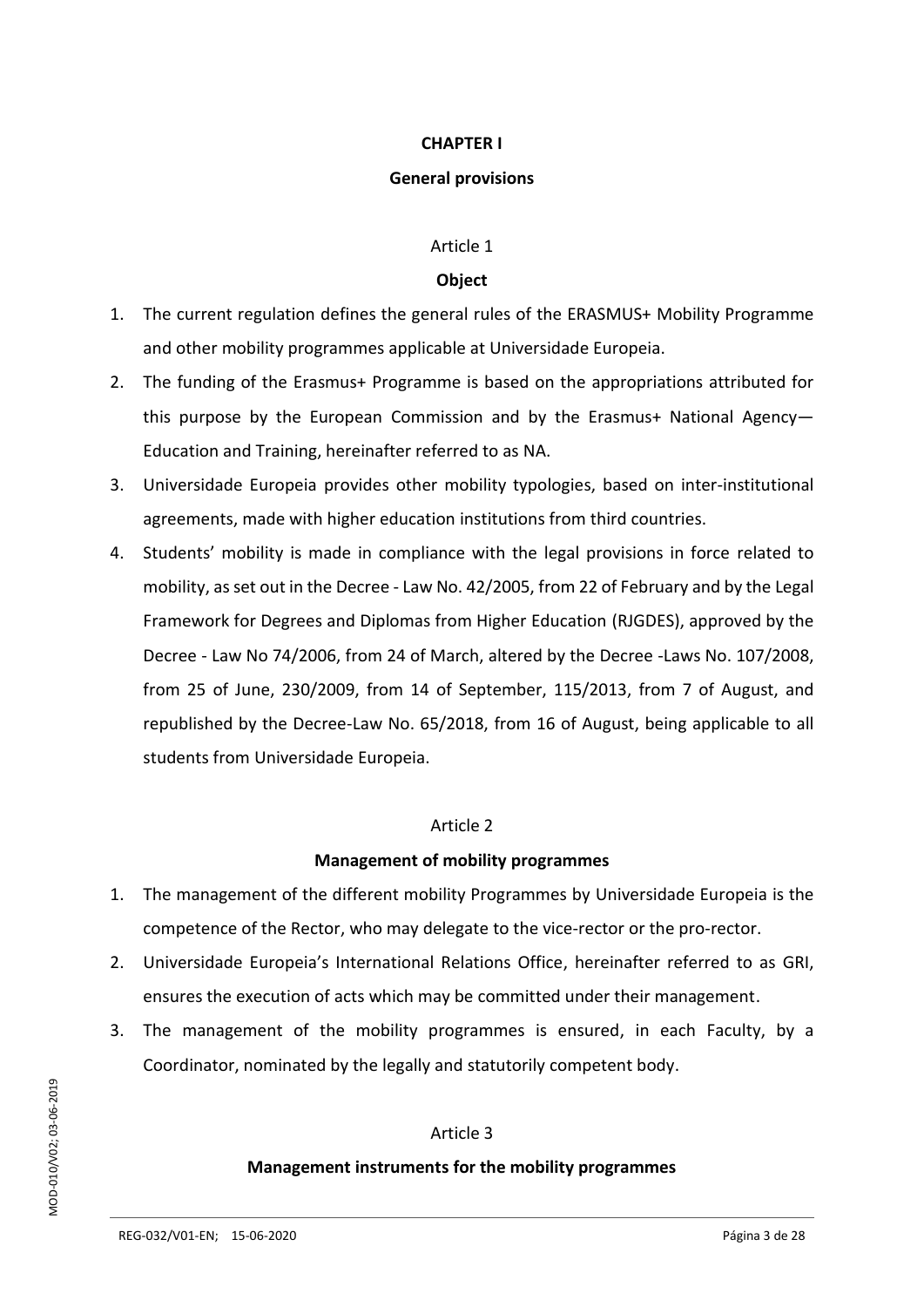- 1. Regarding the mobility of students, several programmes are foreseen.
- 2. The Erasmus+ Programme, has the following management instruments:
	- a) Inter-institutional Agreement;
	- b) *Application Form*;
	- c) Study / Internship Contracts *Learning Agreement for Studies/ Traineeship*;
	- d) Mobility Agreement for the Education/Training Programme;
	- e) Erasmus+ Contract;
	- f) Declaration of Stay;
	- g) Academic Track Record Certificate or Achievement Declaration *Transcript of Record*;
	- h) European Health Insurance Card.
- 3. For other mobility programmes, the following management instruments are provided:
	- a) Inter-institutional Agreement;
	- b) *Application Form*;
	- c) Study / Internship Contracts *Learning Agreement for Studies/ Traineeship*;
	- d) Mobility Agreement for the Education/Training Programme;
	- e) Declaration of Stay;
	- f) Academic Track Record Certificate or Achievement Declaration *Transcript of Record*;
	- g) Health Insurance.
- 4. Management instruments in force:
	- a) Inter-institutional Agreement is the instrument upon which two higher education institutions establish, for an area or a set of knowledge areas, the number of mobility flows foreseen for each one of the actions: Students Mobility for Studies (SMS), Mobility of Students and Recent Graduates for Internships (SMT), Mobility of Lecturers for Teaching Purposes (STA) and Teaching, Technical and Administrative Staff Mobility for Training Purposes (STT);
	- b) *Application form* is for the host institution;
	- c) Study / Internship Contracts Learning Agreement for Studies/ Traineeship, is the document which establishes the study / internship plan that each student or recent graduate shall develop in the host institution, specifying the number of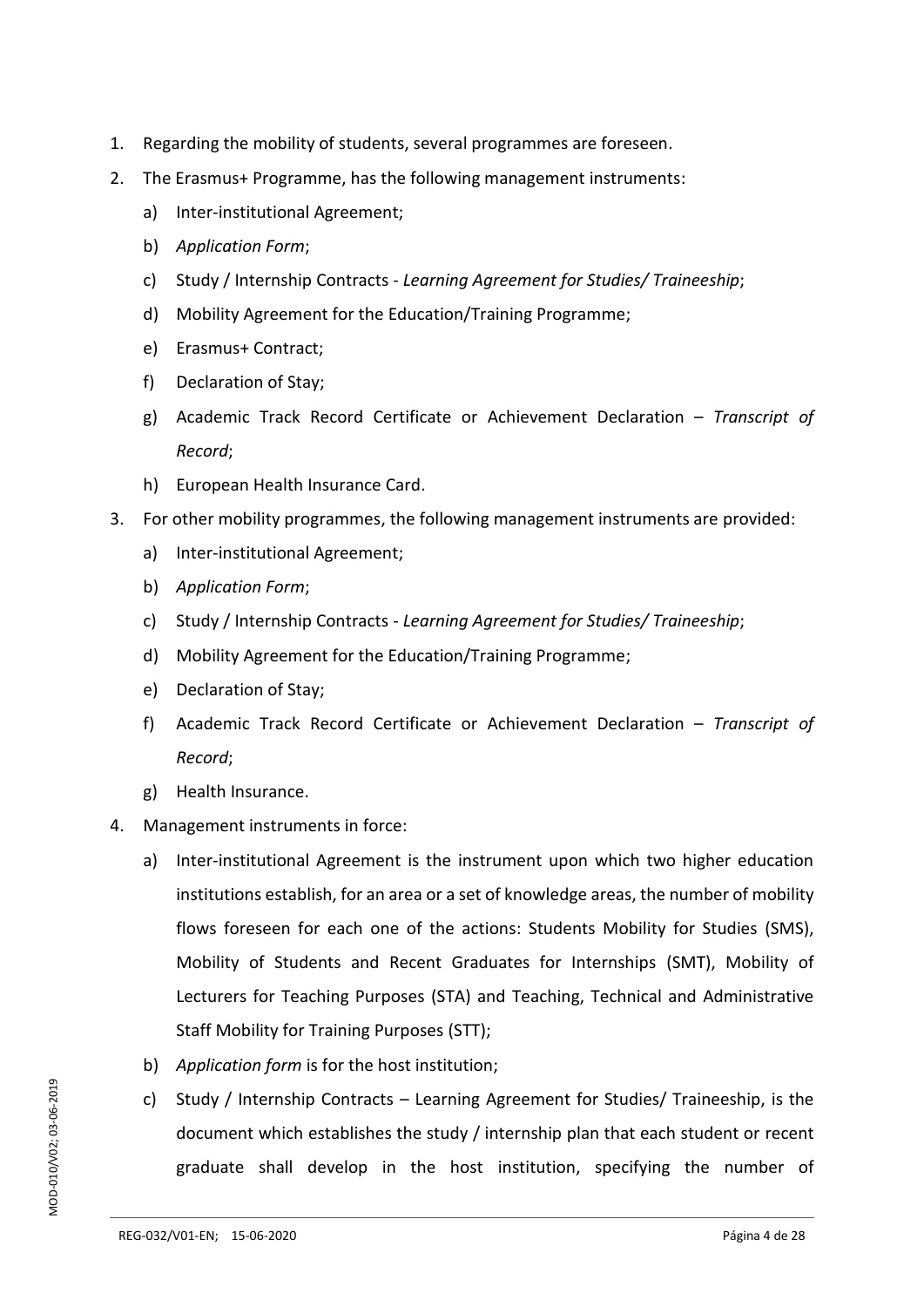corresponding ECTS, as well as the manner in which their recognition will be obtained from Universidade Europeia, if completed with success;

- d) The Mobility Agreement for the Education/Training Programme is the document which establishes the work plan to be developed at the host institution by invited teaching, technical or administrative staff;
- e) Erasmus+ Contract is the contractual document established between Universidade Europeia and the Programme beneficiary that formalises their participation, identifying the host institution, the mobility duration, the attribution or not of a funded scholarship and the related rules;
- f) Declaration of Stay is the document used to prove the mobility duration at the host institution;
- g) Academic Track Record Certificate or Achievement Declaration *Transcript of Records*isthe document attesting ones performance in the study/internship mobility period, containing information namely about the evaluation results and the number of ECTS obtained in the course units defined in the Study Contract - Learning Agreement for Studies, or declaring the carrying out with success or not of the activities foreseen in the internship contract - Learning Agreement for Traineeship;
- h) European Health Insurance Card, document intended for guaranteeing medical assistance in member states of the European Union.

#### Article 4

#### **Attribution of Rectory services**

Services under the Rectory's responsibility:

- a) Represent Universidade Europeia before NA and the European Commission;
- b) Elaborate Universidade Europeia's institutional applications to different mobility programmes, taking into account the identified necessities from the Faculties;
- c) Establish Inter-institutional Agreements with peer institutions, delegating powers on GRI;
- d) Knowing and transmitting the Programmes' rules;
- e) Receiving and managing the Programme's funds, with the supervision of the financial services;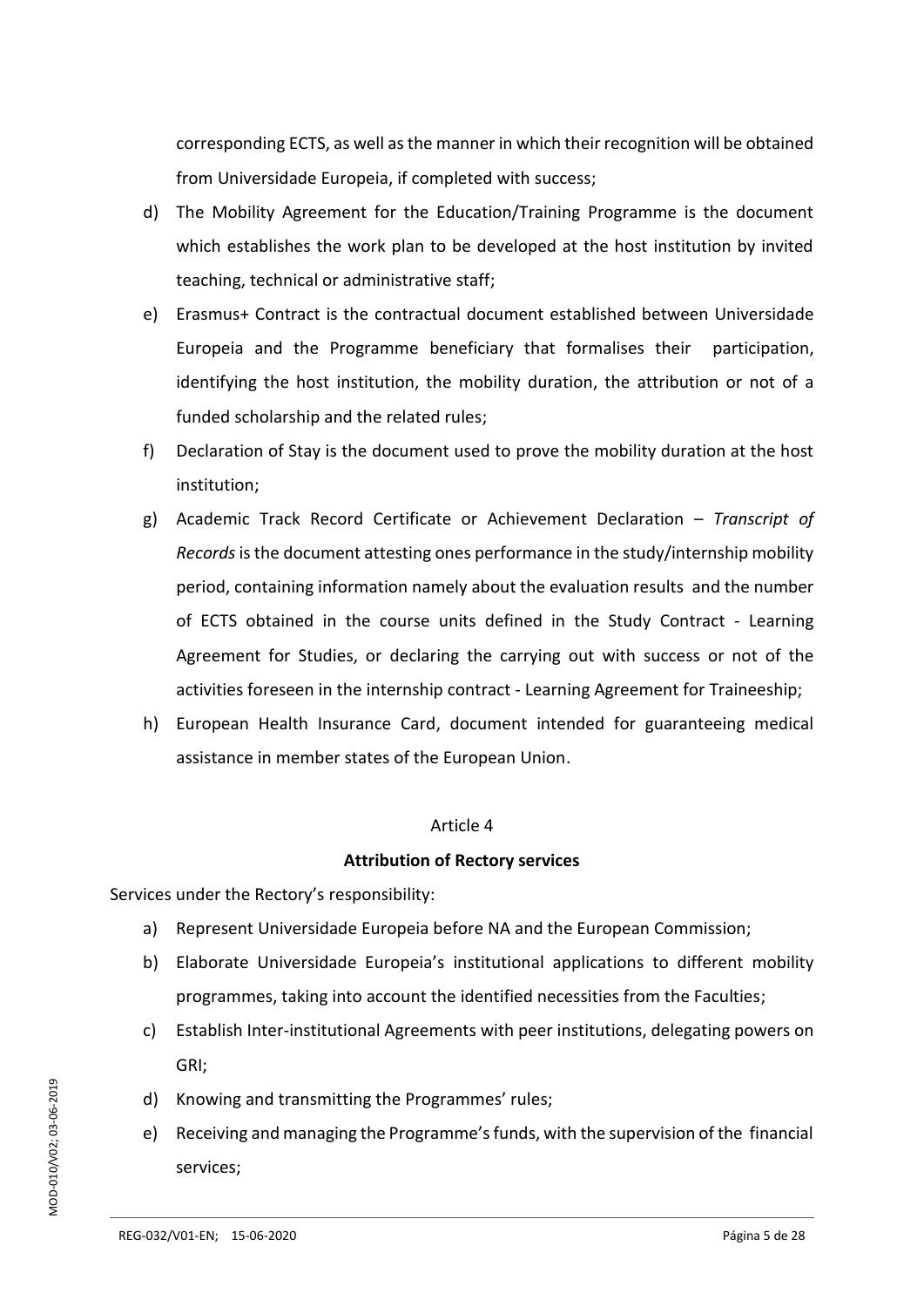- f) Allocate the funds for the initial distribution of scholarships to their beneficiaries, with the supervision of the financial services;
- g) Report to NA the Programme's execution, taking into account the information provided by the Faculties;
- h) Transmit to the Faculties information, guidelines and deadlines related to the Programme's execution;
- i) Issue the Erasmus+ Contracts to the beneficiaries of the Programme, based on the processes sent by the Faculties;
- j) Indicate to the financial services when to proceed with the payment of scholarships to their beneficiaries;
- k) Verify, together with the Faculties, the compliance from the beneficiaries of the obligations imposed from the Programme;
- l) Indicate to the financial services when to proceed with possible redistribution of funds among the beneficiaries of the Programme;
- m) Verify, validate and archive the mobility process within the Programme framework;
- n) Indicate to the financial services, when there are grounds for the recovery from the beneficiaries, of the exposed scholarship sums and their reimbursement.

## **Attributions of the International Relations Office**

- 1. The International Relations Office is responsible for:
	- a) The organization of the annual application to the Erasmus+ programme and other mobility programmes;
	- b) The disclosure of application deadlines and procedures;
	- c) The definition of the selection criteria, ranking and attribution of scholarships;
	- d) The elaboration of printed documentation and other procedures for the annual application;
	- e) The annual selection of students, recent graduates, teaching, technical and administrative staff to the Programme;
	- f) The disclosure of admitted candidates for mobility;
	- g) The disclosure of the ranking results for candidates to scholarships;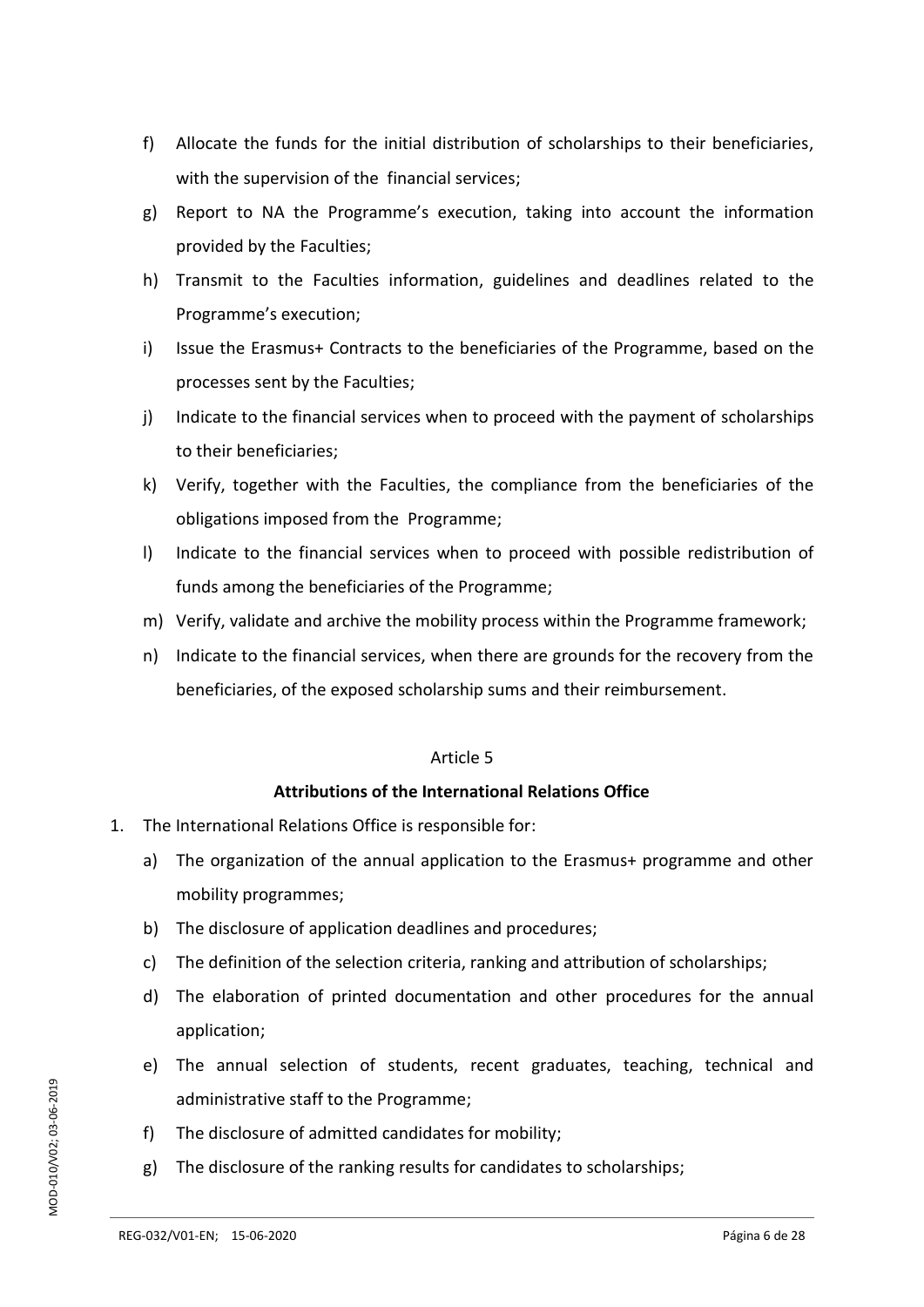- h) Handing in the required documentation to students for the mobility period at the host partner institutions;
- i) Define, with the Course Coordinators, the selected students or recent graduates, the study or internship plan to develop at the host institutions, prior to the start of the mobility period, ensuring its validity, in view of the attended programme's recognition, when executed with success;
- j) Indicating the Programme's beneficiaries to the host institutions and establish the respective Study / Internship Contracts - *Learning Agreement for Studies/ Traineeship*, Work Programmes for the Teaching Mission or Training Work Programme;
- k) The organization of complete processes, duly organized, of the selected candidates, along with the respective database containing their relevant information;
- l) Sending candidates entire mobility process to host partner institutions;
- m) Monitoring extension requests, dropouts and unsuccessful situations that occurred;
- n) Verify beneficiaries compliance with the obligations imposed by the Programme;
- o) Creation of necessary operational instructions for the smooth running of the Programme;
- p) Management of foreign students' mobility period at Universidade Europeia.

## **Funding of Mobility Programmes**

The funding attributed by the Erasmus+ National Agency and from Santander's Mobility Programme to Universidade Europeia, is managed by the Inter-institutions and International Relations Office according to the rules approved and followed by Ensilis – Educação e Formação, unipessoal, Lda.

## Article 7

## **Complaints**

1. From all decisions on matters foreseen in the current Regulation there may be a justified complaint presented in writing to GRI, supported by all evidence considered relevant, within 10 working days from being notified of the decision.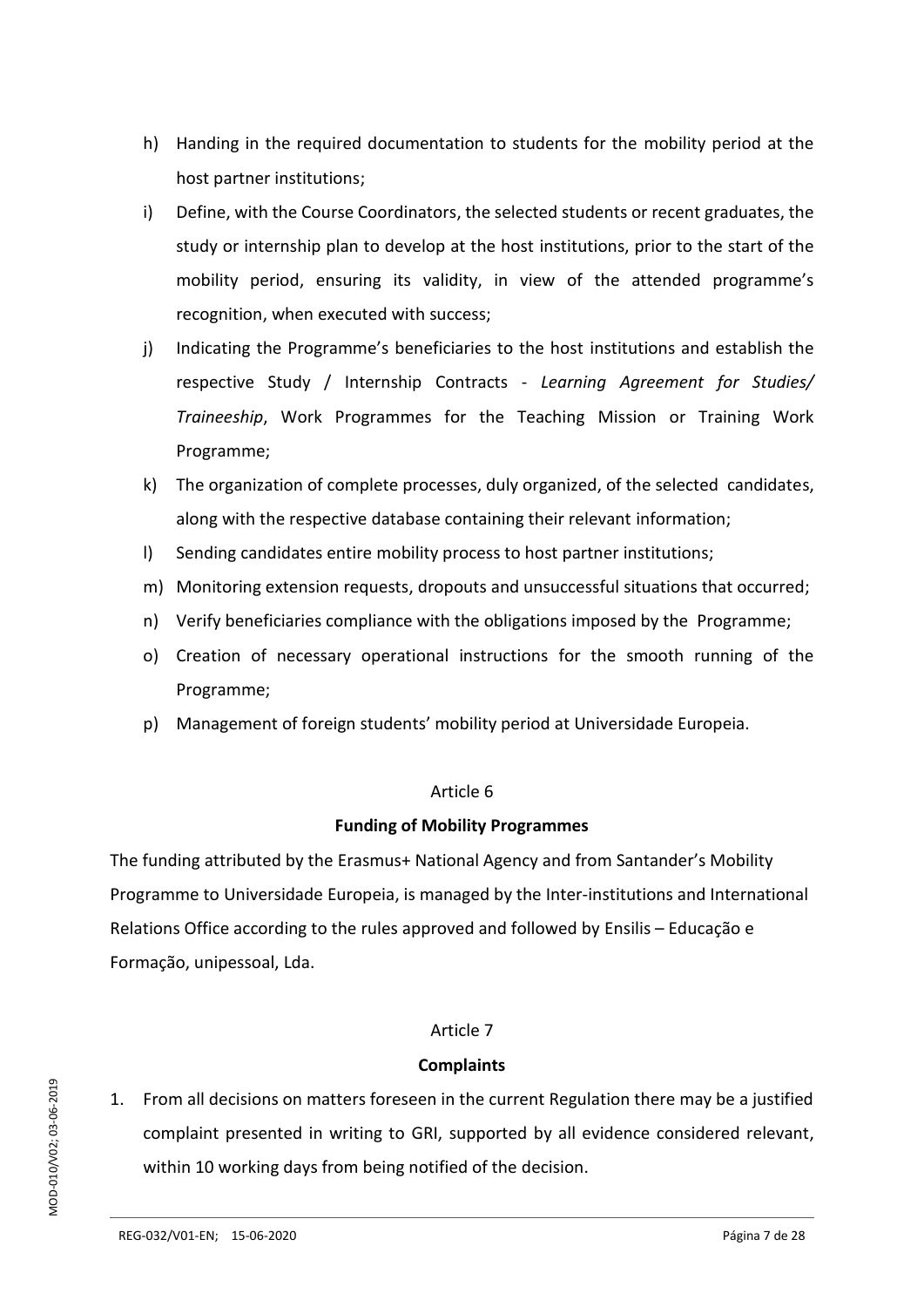2. Complaints related to Faculty decisions, within the framework of their responsibilities on matters foreseen in the current Regulation, should be presented to the Faculty's Dean.

#### Article 8

## **Model documentation**

The Faculties shall use models from the Inter-institutional Agreement, Study Contracts– *Learning Agreement for Studies*, Internship Contracts – *Learning Agreement for Traineeship* and in the Erasmus+ Programme the Mobility Agreement for the Teaching Programme and the Mobility Agreement for the Training Programme established, yearly, by the NA, with the Powers of Attorney and Student Sheet being established and provided by GRI.

## **CHAPTER II**

## **Mobility of students and recent graduates**

#### Article 9

## **Admission on the mobility programmes**

- 1. Without prejudice to the specific rules established for each course, those who can apply to the mobility programmes for carrying out a study and/or internship period are:
	- a) Degree students;
	- b) Masters and PhD students.
- 2. Degree students can only go on the mobility programme once they have concluded their 1st academic year.
- 3. The Erasmus + Internship may be done during the study cycle or up to 12 months after its conclusion.

## Article 10

## **Participation arrangements on the mobility programmes**

- 1. The duration of the mobility period should respect the following conditions:
	- a) For studying, a minimum duration of three months (90 days) and a maximum of twelve months;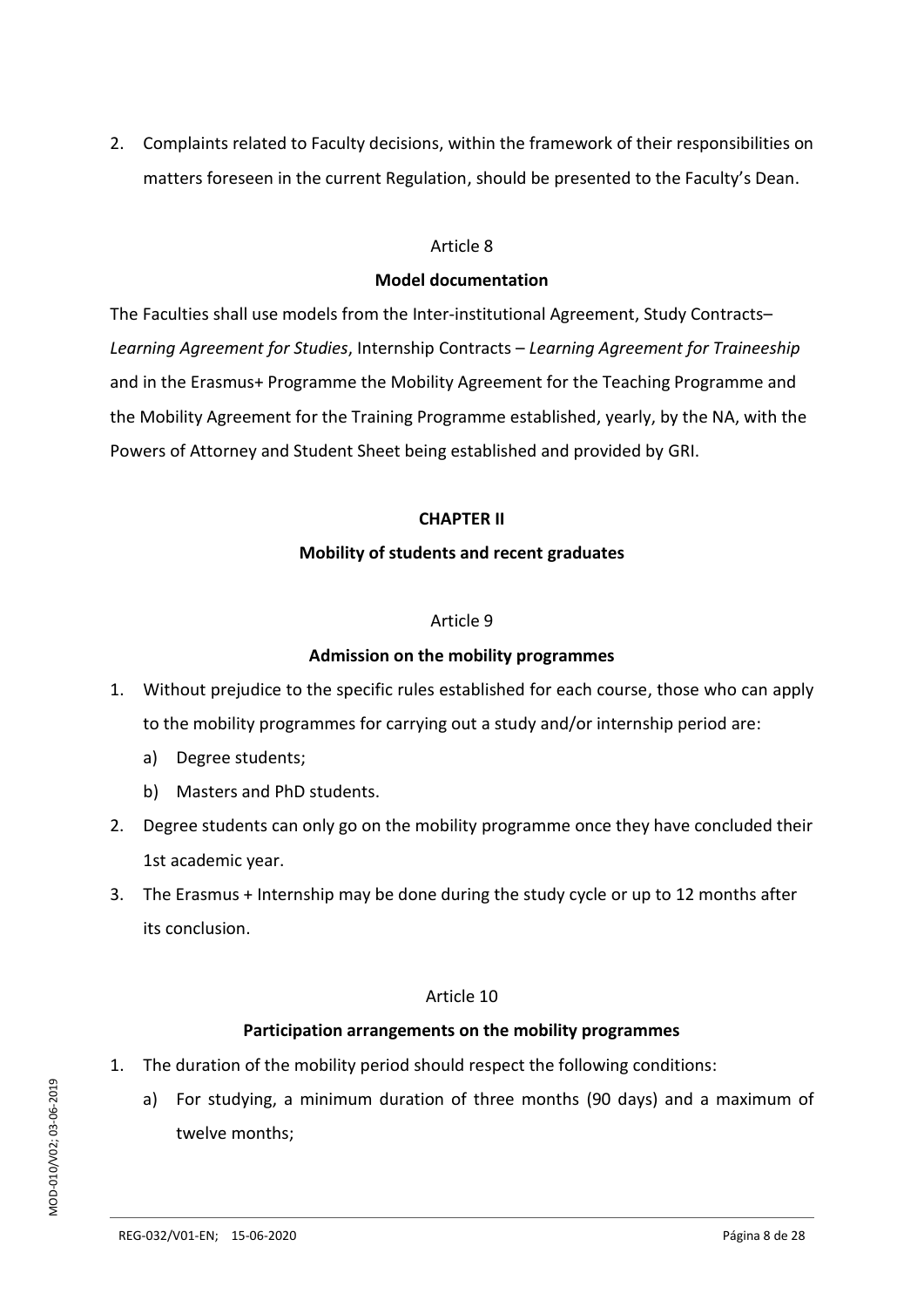- b) For internships, a minimum duration of two months (60) days and a maximum of twelve months.
- 2. More than one participation on each of the actions is granted, as long as the maximum limit of twelve months for mobility is not exceeded on the Erasmus+ Programme by study cycle.
- 3. Recent graduates' internships are carried out within the twelve months immediately after ending the study cycle, counting for this purpose the indicated date on the final certificate, and being accounted for this purpose the maximum mobility duration on the related study cycles.

## **Extension of the mobility period**

- 1 Participants of the mobility programmes that are found to be on mobility status and wish to extend their stay may do so in compliance with the maximum duration limit of the mobility period defined in the previous article.
- 2 The request should be formalized and authorized by GRI, with the agreement of the Course Coordinator, and by the host institution at least 30 days in advance in relation to the foreseen ending date for the mobility period.
- 3 The participant should, together with the Faculty and the host institution, establish a new Study Contract - *Learning Agreement for Studies* or Internship Contract - *Learning Agreement for Traineeship,* for the extension period.
- 4 Participants on the Erasmus+ Programme and other mobility typologies, may receive additional funding for the extension period, checking the conditions mentioned in points 7 and 8 of article 16-A of the present Regulation.

## Article 12

#### **Host Institution**

1. For study mobility purposes, the students may apply to higher education institutions with whom their Faculty or Universidade Europeia has a valid inter-institutional agreement for the academic year and the applicant's study area.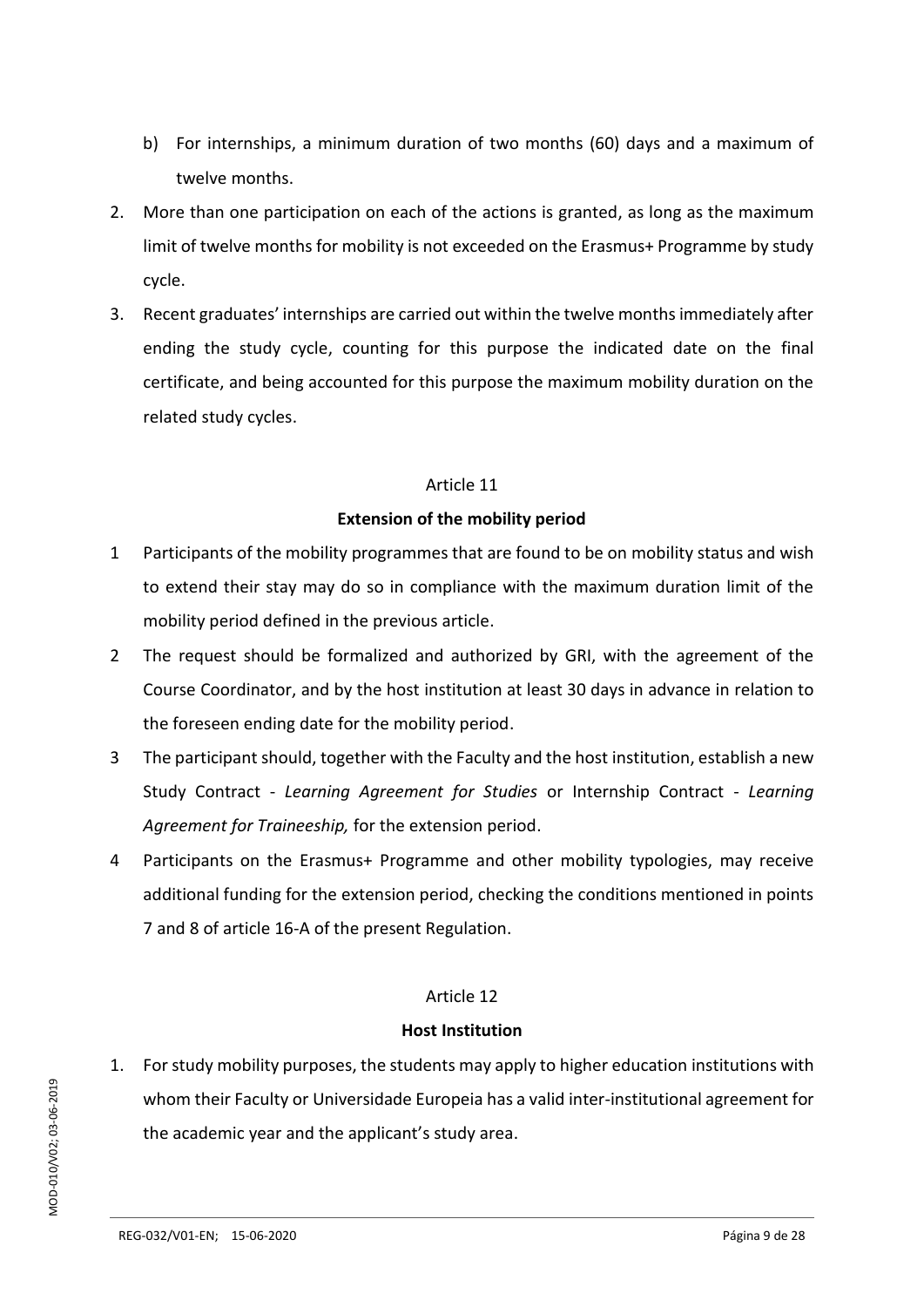- 2 Academic internships carried out in higher education institutions, under an Interinstitutional Agreement, may be done under the study mobility framework (ex. Lab internships, research geared to Masters or PhD theses), being covered by a Study Contract - *Learning Agreement for Studies*.
- 3 Concerning professional internship mobility, students or recent graduates should propose a host institution from a country participating in the Programme, according to the list of eligible organizations available in the Erasmus+ Programme Guide for the referred year of mobility. The existence of an Inter-institutional Agreement is not necessary, being covered by an Internship Contract - *Learning Agreement for Traineeship*.
- 4 Mobility is not permitted to the country where their institution of origin is located, nor to the country where the beneficiary resides.

## **Students' pre-application process**

- 1. The pre-application to host institutions shall be formalized through Universidade Europeia's *Blackboard* platform, mentioned will be, by order of preference, the countries and partner institutions one applied to.
- 2. Dates for the application submission via the platform shall be announced by GRI.
- 3. Publicizing the results is made on the respective platform of each Faculty.

## Article 14

#### **Students' selection process**

- 1. Upon ending the application process, the results in accordance with the students' ranking shall be published.
- 2. For the purpose of ranking mobility applications the following elements shall be considered**:** student's average, the number of course units made and the number of credits obtained. These elements are registered after the exam period immediately prior to the date of selecting candidates, according to the following criteria:
	- a) Student's average in relation to the course average, whose weighting factor is of 45%;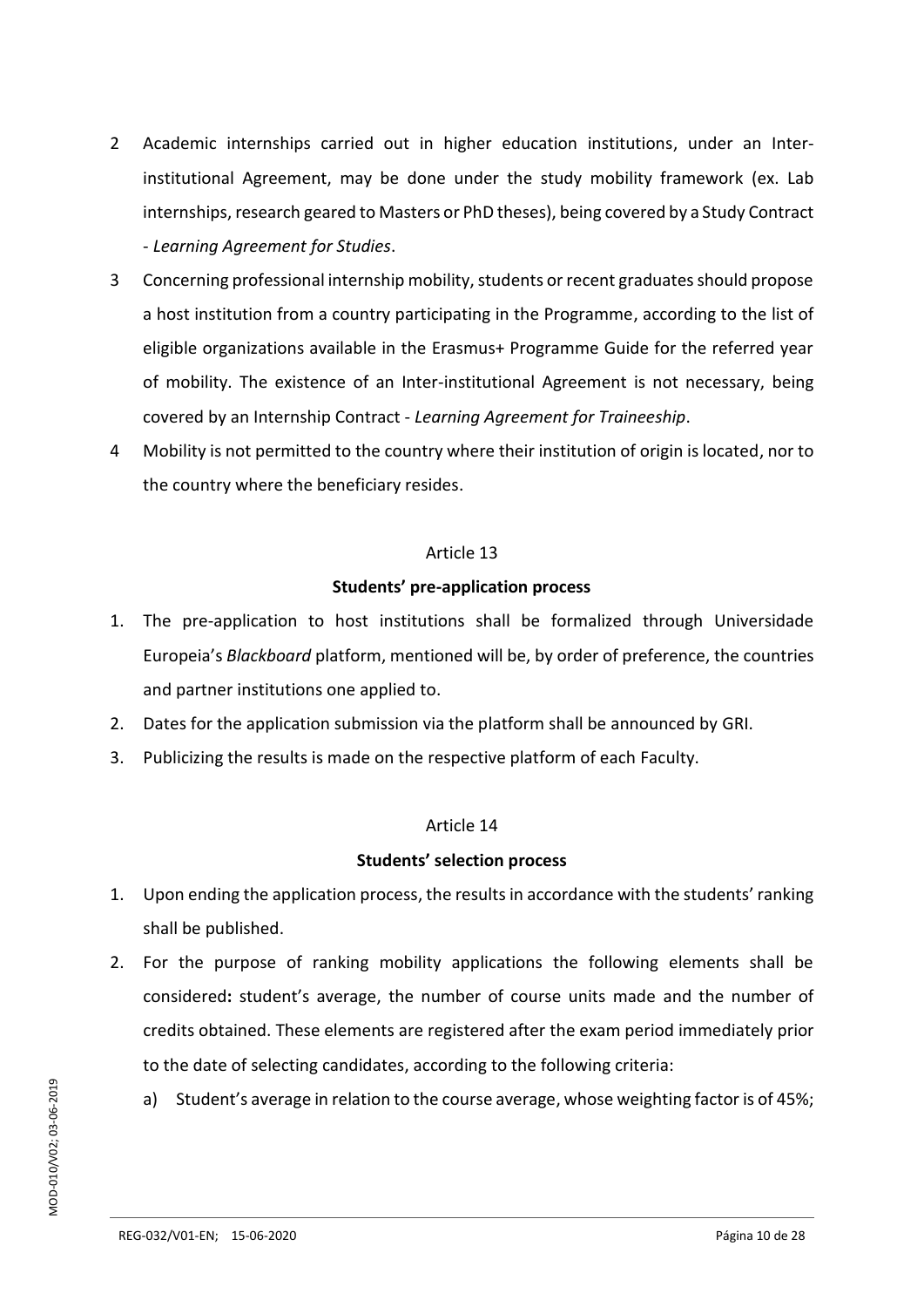- b) Number of credits already made on the course, divided by the total number of possible credits that are realizable until the end of the semester prior to one's application (No. of semesters x 30 credits), whose weighting factor is of 55%.
- 3. Candidates may only be admitted on the Programme, if their financial situation has been settled.
- 4. Masters students can only apply to the 1st, 2nd and 3rd academic semesters when the Masters is of 120 ECTS or the 1st, 2nd semesters when the Masters is of 90 ECTS.
- 5. Other eligibility criteria:
	- a) Valid bilateral Agreement with the host partner institution;
	- b) Universidade Europeia has the valid Erasmus+ card;
	- c) Masters of 120 credits: mobility should be carried out on the 1st, 2nd and 3rd semesters;
	- d) Masters of 90 credits: mobility should be carried out on the  $1<sup>st</sup>$  and  $2<sup>nd</sup>$  semesters.

## **Proceedings after the selection of candidates**

- 1. Publicizing the results is made on the respective *Blackboard* platform of each Faculty, according to the mobility calendar, listed annually by GRI.
- 2. Possible complaints should be directed to GRI's Coordination, within a period of 5 days after the date of the ranking publication. The decision allows an appeal to the Rector.
- 3. GRI should verify if the mobility processes are duly filled in, completed and signed by GRI's Coordinator and by the student (*application form*, copy of identification documents, powers of attorney according to the provided model, European health insurance card, study or internship contract – *Learning Agreement for Studies/Traineeship)*, with the indication of the proposed scholarship amount.

## Article 16

## **Formalization of the application**

- 1. The calendar for the formalization of the application shall be listed annually by GRI.
- 2. For the formalization of the application, the student process should contain the following documents: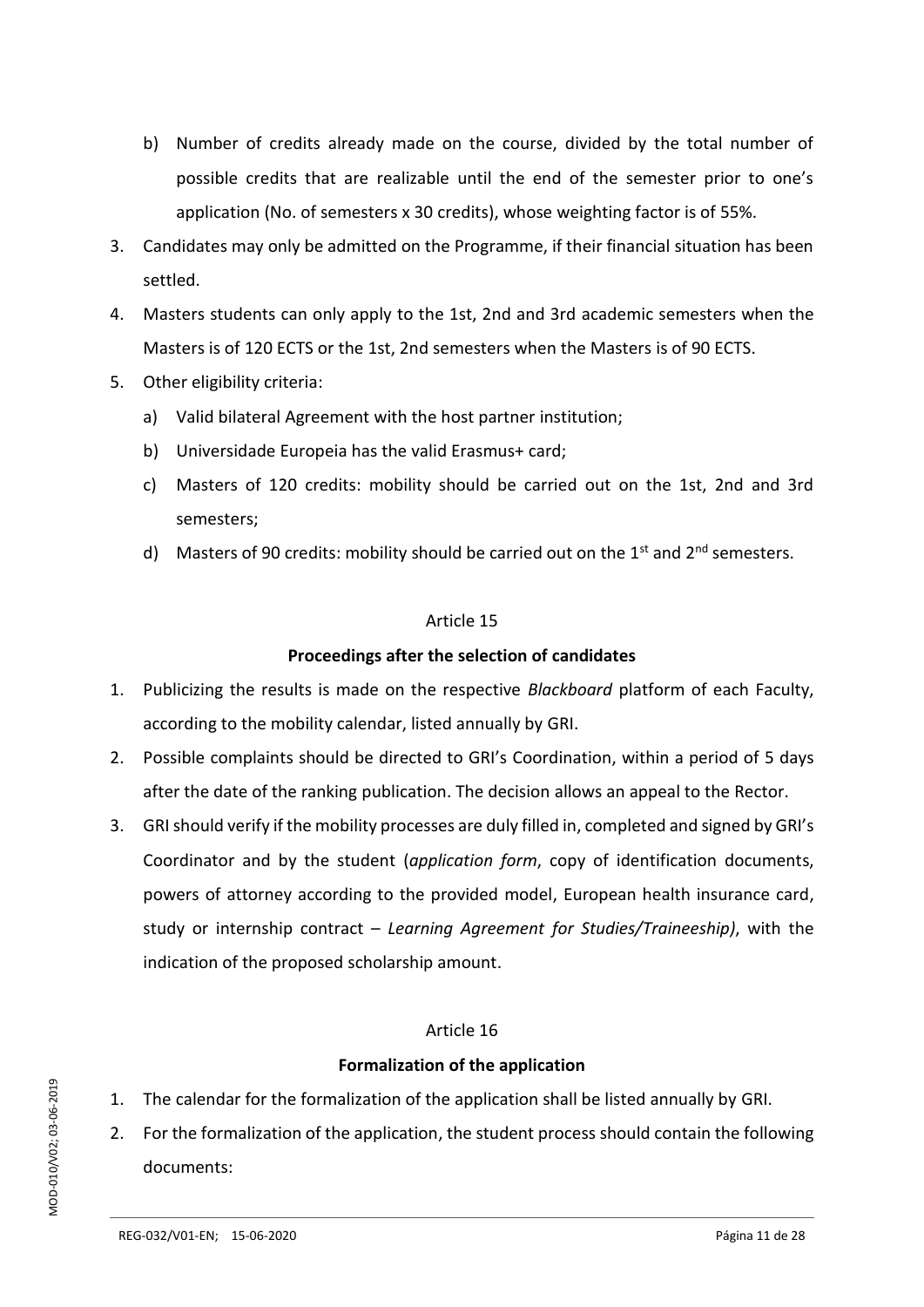- a) Study recognition proposal, according to the study plan they wish to carry out at the host institution to which they were selected for, signed by the Course Coordinator;
- b) Bank identification Number;
- c) European health insurance card number or of the insurance policy, if the mobility is made in a country that does not belong to the European Union;
- d) Passport number, validity and issuing entity.

## **Contract signature**

- 1. Beneficiaries of the Erasmus+ Programme have to sign, with GRI, the Erasmus+ Contract which gives them the Erasmus+ student/trainee status, independently of their attribution of a scholarship with Erasmus+ funding.
- 2. For the remaining mobility programmes, candidates should sign, with GRI, a contract which gives them mobility student status.
- 3. The contract may, equally, be signed by an attorney, nominated by the beneficiary for this purpose.

## Article 18

## **Quitting**

If the student wishes to quit the Programme they are registered on, they should communicate their decision to GRI, duly substantiated and in writing. This communication obligation should be made in any phase of the invitation process.

#### Article 19

#### **Preparation for mobility**

- 1. A student assumes full responsibility for the organization of the trip, accommodation and insurance.
- 2. It is up to the student to ensure compliance with the deadlines stipulated from GRI and the handing in of all necessary documentation, namely those requested by host partner institutions.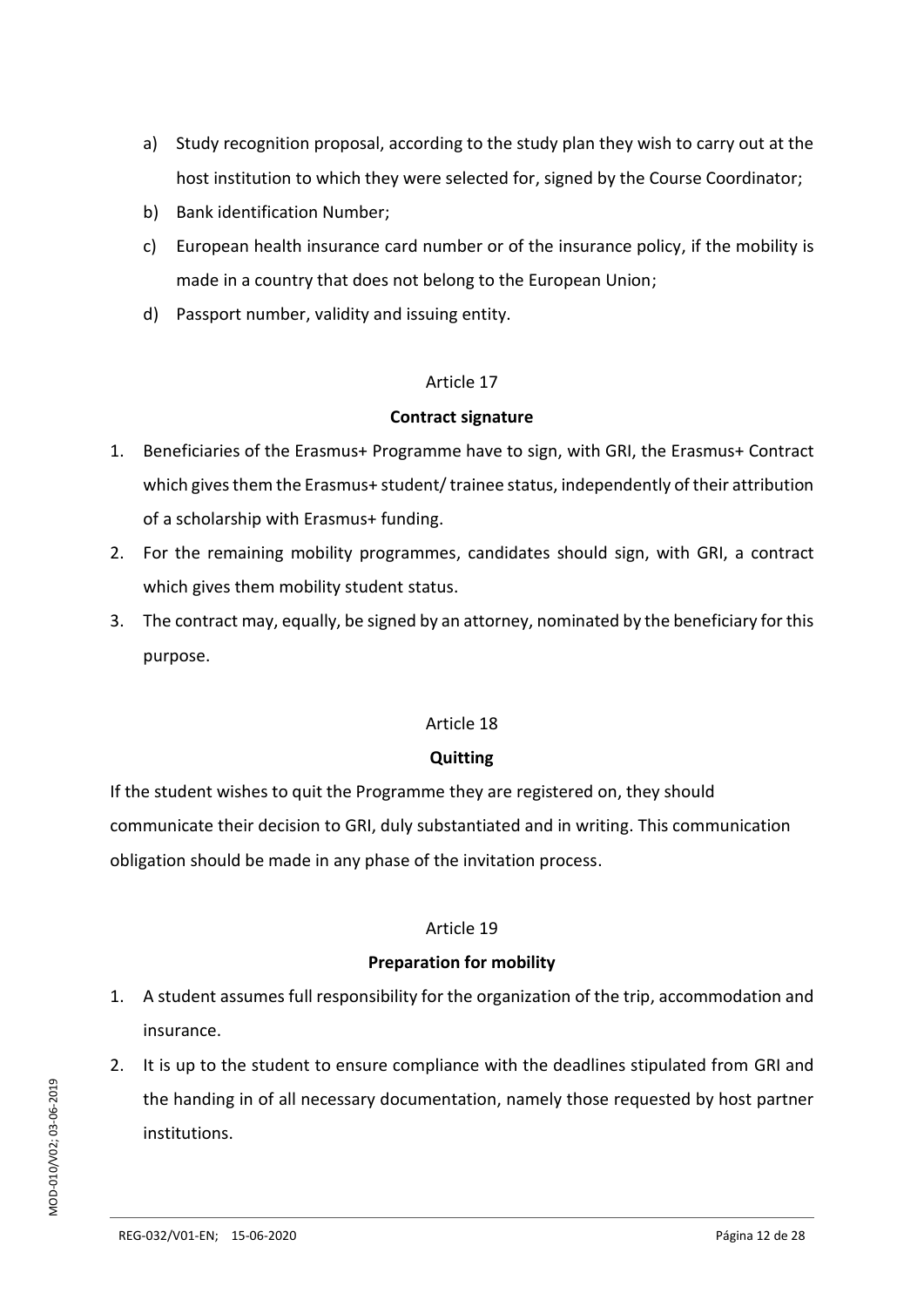3. The student should appear at their Host partner institution, on the first day of the academic year. If any impediment exists they should communicate to GRI at Universidade Europeia, for the subsequent communication to the partner institution.

#### Article 20

## **Mandatory documentation in the mobility period**

- 1. Arrival confirmation is a document which proves that the student presented themselves at the host institution and began their mobility period. This document should be signed and stamped by the host institution, upon the student's arrival and immediately sent to GRI. Occurred alterations to the *Learning Agreement* should be equally communicated to GRI and to the Course Coordinator.
- 2. Any alteration requires the Course Coordinator's approval and is only valid if it has the agreement of both Universidade Europeia and the host institution.
- 3. Unauthorized alterations to the study plan leads to the non-recognition in the equivalency of the credits carried out.
- 4. Arrival confirmation, possible alterations and acceptance, should be communicated within a maximum period of 30 days:
	- a) Alteration to the *Learning Agreement*, when applicable.
	- b) Approval of the alteration to the *Learning Agreement* by the coordinator.

## Article 21

## **Mandatory documentation after concluding the mobility period**

- 1. Declaration of stay is a document which proves the carrying out of the study period abroad. The referred document should be signed and stamped by the host institution at the end of the stay period, to be handed in at Universidade Europeia's GRI.
- 2. Student Report for students under the Erasmus+ programme all students that carry out mobility under the Erasmus+ programme should fill in a final individual report (of the respective academic year), within a period of 15 days after their return, making use of an electronic tool specifically developed for this purpose.
- 3. Proof of linguistic assessment tests (OLS) for students under the Erasmus+ programme.
- 4. Copy of the Transcript Certificate of the Grades issued by the host institution.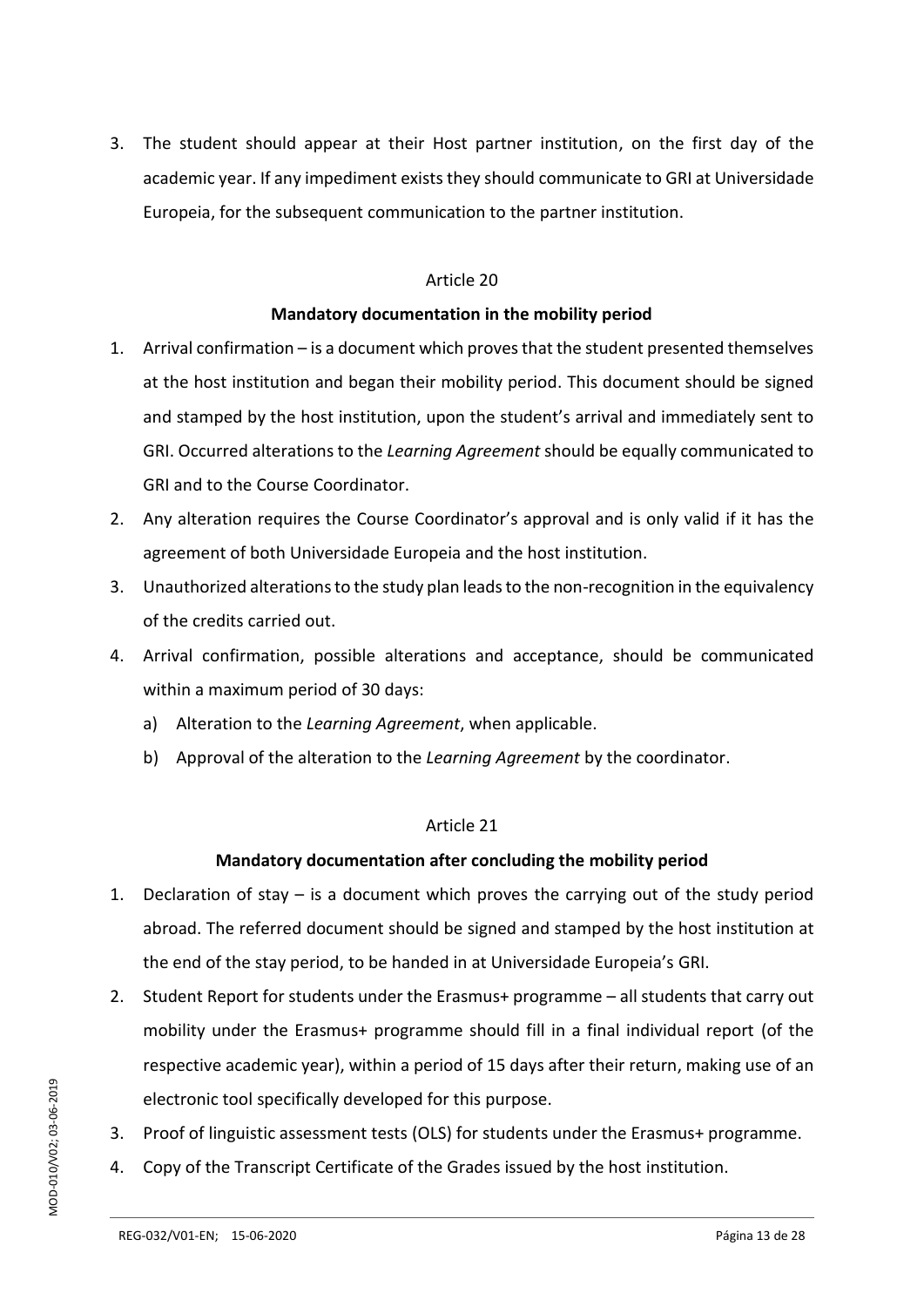## **Attribution of funded scholarships**

- 1. Mobility scholarships are intended for aiding costs incurred from the study or internship period abroad, not fully covering all costs.
- 2. The selection for the mobility Programme does not guarantee the attribution of a mobility scholarship being funded to all the participants.
- 3. Erasmus+ scholarships are distributed in accordance with the attributed funding from NA to Universidade Europeia and allocated to the participating Faculties, taking into account the scholarship table and the rules defined for the Programme by the European Commission and by NA, following the ordination of candidates established by the Faculty, after applying the ranking criteria.
- 4. Santander's mobility scholarships are distributed according to the ranking criteria defined by Santander and Universidade Europeia and published in the Regulation provided on the *Blackboard* platform.
- 5. Mobility without attribution of a funded scholarship is possible, this being called "zero scholarship", benefitting those candidates with "zero scholarship" all the Programme's rights and duties in equal treatment to those beneficiaries with funded scholarship.
- 6. In the case of Erasmus+ scholarships, it is possible, in the initial attribution, to combine funded mobility scholarships with mobility days from the "zero scholarship", up to a maximum of 29 days from "zero scholarship".
- 7. The Faculties shall positively discriminate in the scholarship attribution to grantees from social services, in order to guarantee equal access to the Programme.
- 8. If Erasmus+ funding is available on the project and as long as the Programme rules enable it, scholarship adjustments to the Programme's beneficiaries can be made by GRI, according to the following priorities:
	- a) Attribution of a funded mobility scholarship to "zero scholarship" beneficiaries;
	- b) Attribution of funds to days on "zero scholarship", to beneficiaries who have been attributed a funded scholarship combined with mobility days on "zero scholarship", under the Erasmus+ Contract;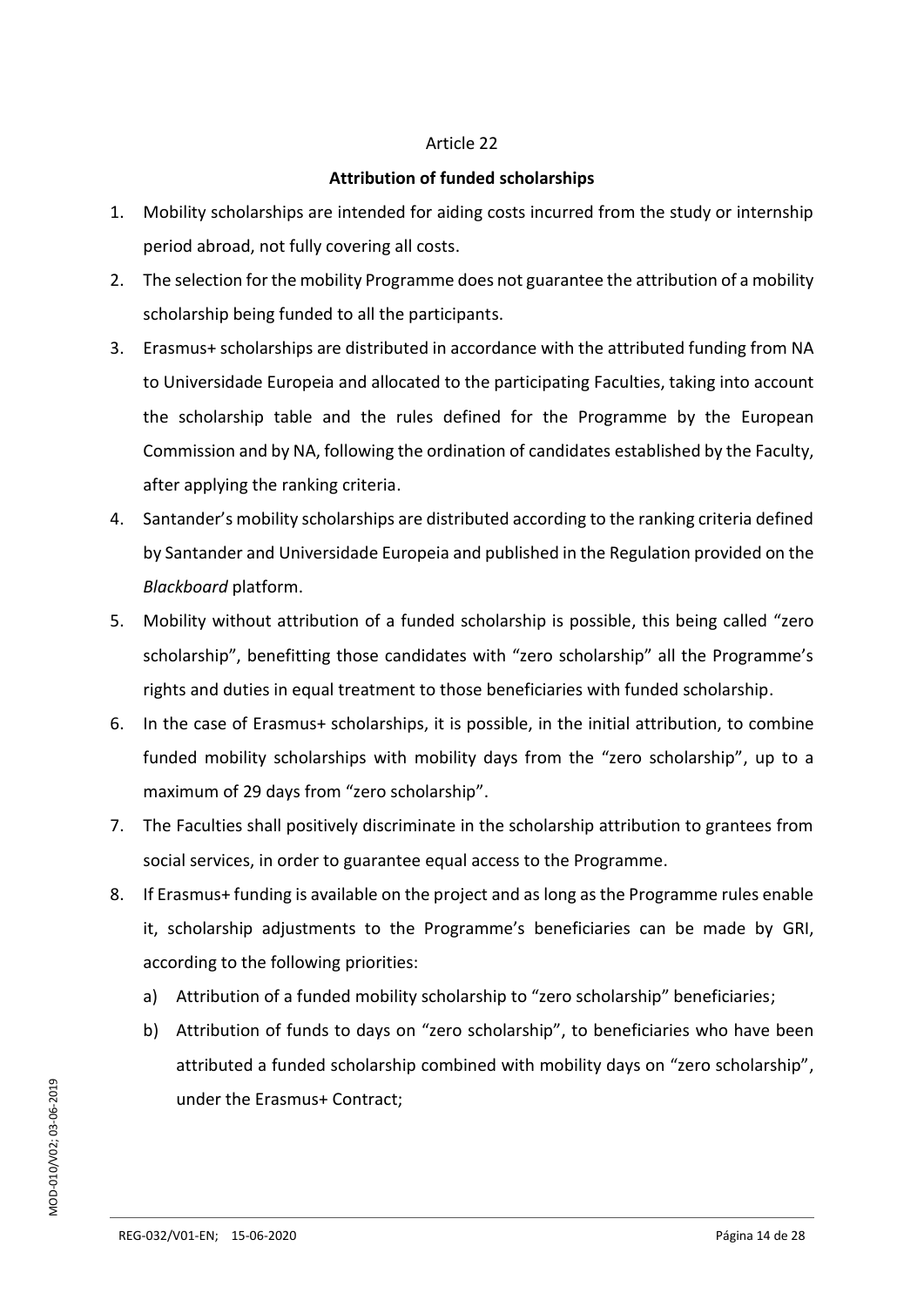- c) Attribution of funding for extension periods, for candidates that have formalized an extension period request to the Faculty, in conformity with the provisions of Article 11 of the current regulation.
- 9. With no funding available to fully cover the costs associated to the foreseen situations in the above point, priority shall be given to grantees from social services.

#### **Scholarship amounts**

- 1. The amount from Erasmus+ mobility scholarships is listed annually by the European Commission and by NA, for groups of countries, according to the table elaborated by NA and taking into account the mobility's duration.
- 2. Students that carry out mobility periods lower than the period defined in the Erasmus+ contract, may undergo a reduction in their scholarship proportionate to the real period carried out, with this reduction possibly leading to the repayment of the amounts received.

## Article 24

## **Scholarship scheme**

The payment of mobility scholarships shall be made in two instalments:

- a) The first instalment, corresponding to an amount ranging between 70 % and 80 % of the scholarship's sum, shall be paid after signing the Erasmus + Contract;
- b) The second instalment shall be calculated after handing in all mandatory documentation, as described in art. 33 of the current regulation and the checking of the correspondence of the Erasmus+ mobility period to the contracted period;
- c) The amount to be received in the second instalment shall be calculated on the basis of the real duration of the mobility period, proved by the Declaration of Stay;
- d) If the amount received from the first instalment is above the scholarship amount, the beneficiary shall refund part of the scholarship received;
- e) For the purpose of points b) and c) of the current article, an addendum shall be issued to the Erasmus+ Contract, which shall be sent to the beneficiary by electronic mail.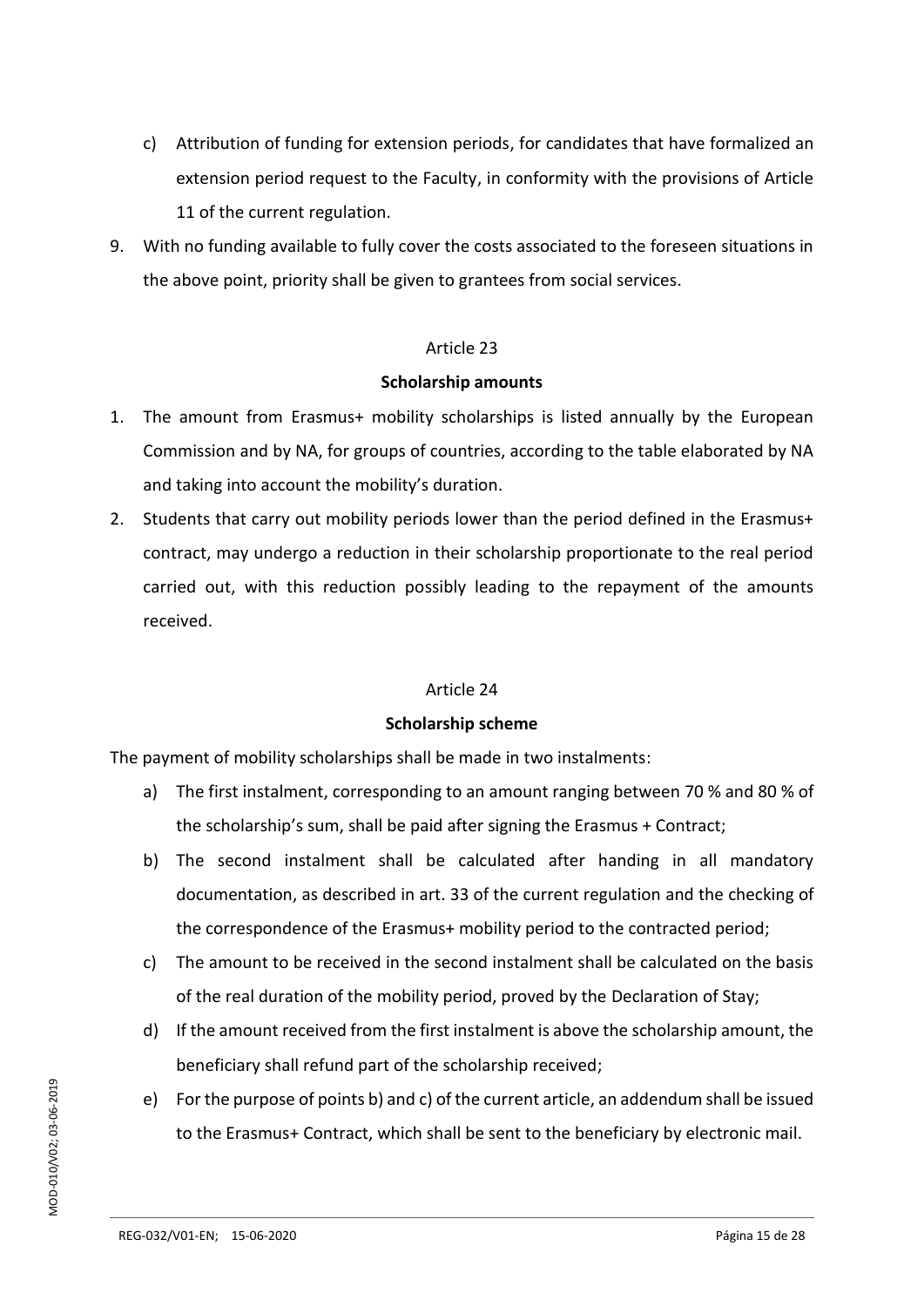#### **Scholarship refunds**

- 1. To beneficiaries that do not comply with the Erasmus+ Contract it may be requested a full refund or part of the attributed Erasmus+ scholarship.
- 2. Full repayment is requested in the following situations:
	- a) Non-attainment of university achievements during the Erasmus+ mobility period, as defined in article 30 of the current regulation;
	- b) Not carrying out the required minimum duration for mobility, related to the action they are participating in;
	- c) To waiver the mobility option;
	- d) Adopting, at the host institution, punishable behaviour in accordance with article 31 of the current regulation;
	- e) Not handing in, within the established deadlines, documents demonstrating mobility: Declaration of Stay; Academic Track Record Certificate; requested reports and language assessment tests (OLS).
- 3. In cases of non-compliance of the Erasmus+ Contract for reasons that are not directly attributable to the beneficiary, such as Force Majeure situations, as long as they are duly justified and substantiated by official documents (medical certificates, etc.), situations which should always be submitted for approval by NA, which, in each case, determines the final scholarship amount to be attributed to the beneficiary.
- 4. Partial repayment of the Erasmus+ mobility scholarship is requested from the students that reduce their mobility period, for the corresponding amount of unfulfilled mobility days, with the Declaration of Stay serving as proof.
- 5. Improper receipt of the amounts from the Erasmus+ scholarship obliges one to repay the respective amount.
- 6. Scholarship repayments are requested through the sending of written communication (Letter and electronic message), with the beneficiaries having a 15 day period, after receiving the repayment request, to proceed accordingly.
- 7. Unfulfilled repayment requests shall have compulsory collection measures, in force, applied to them.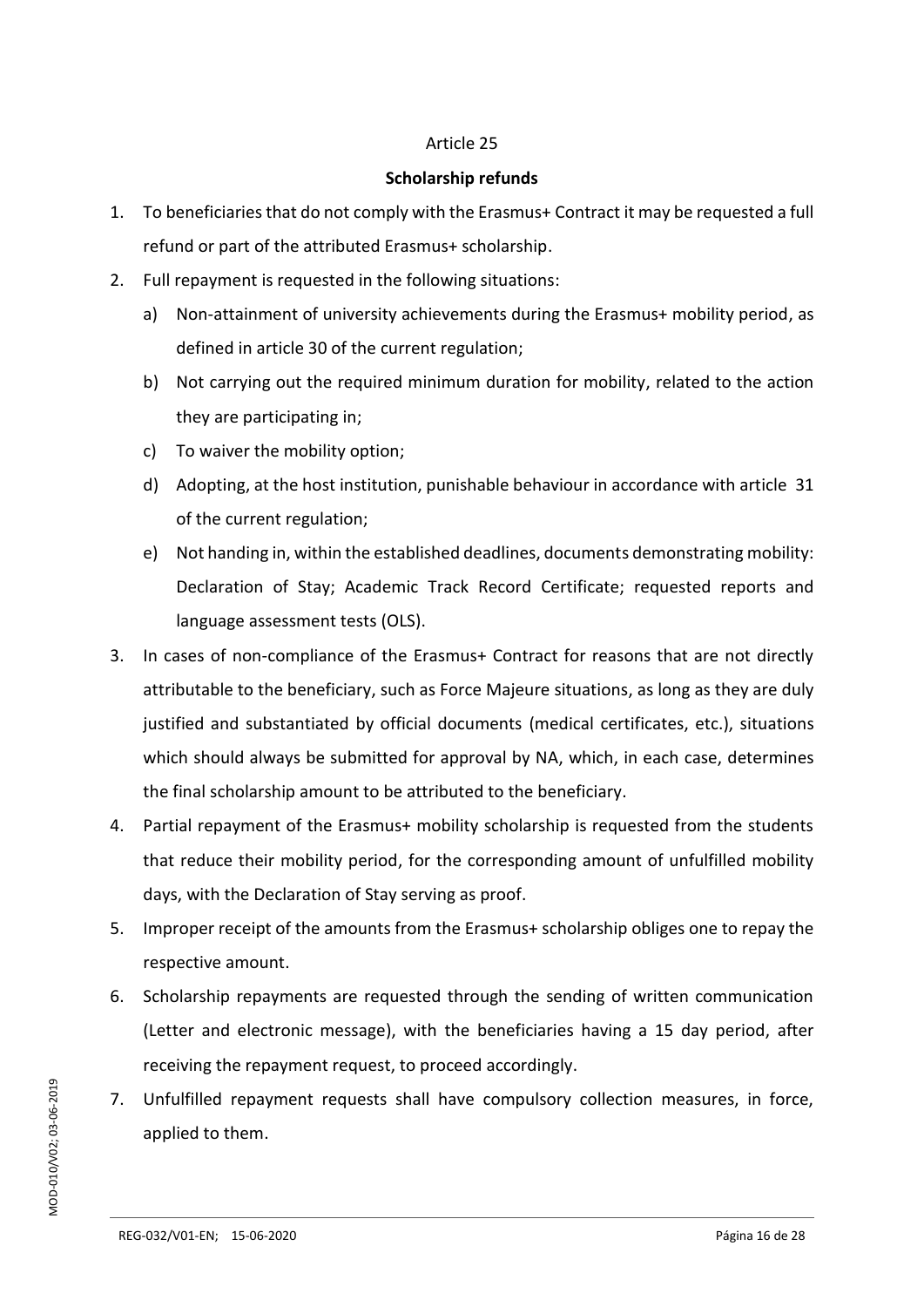8. For all intents and purposes, unfulfilled repayment shall be considered as a debt with Universidade Europeia.

#### Article 26

#### **Recognition assurances**

- 1. Mobility is guaranteed through the European credit transfer and accumulation system (ECTS), based on the mutual recognition of the value of the training carried out and the acquired competences, as established in Universidade Europeia's Regulation of Accreditations, published in the Official Gazette 2.ª series — No. 3 — 4 of January of 2017.
- 2. All Erasmus+ mobility periods shall be obligatorily recognized, through the accreditation of the Diploma Supplement's registration.

#### Article 27

#### **Academic Recognition**

- 1. The course units that students carry out at the host institution shall be fully recognized by Universidade Europeia, as long as they correspond to what was previously defined, according to the Study/Internship Contract (*Learning Agreement for Studies/ Traineeship*).
- 2. The referred recognition in the abovementioned point is conferred in the study cycle that the student is found enrolled and registered in at Universidade Europeia.
- 3. In the case of the student carrying out course units at the host institution that do not correspond to what was previously defined, according to the Study/Internship Contract (*Learning Agreement for Studies/ Traineeship*), their recognition is not guaranteed.
- 4. Course units that were not recognized may be included in the Diploma Supplement as extracurricular.
- 5. The Study Contract should include the number of extracurricular credits, with this amount not being able to exceed the number of curricular credits.
- 6. The international mobility student shall conclude at the host institution the set course units from their Study Contract and obtain there the respective final grade, as they are not able to improve their grade at Universidade Europeia, be it of those course units or the course units they were recognized upon.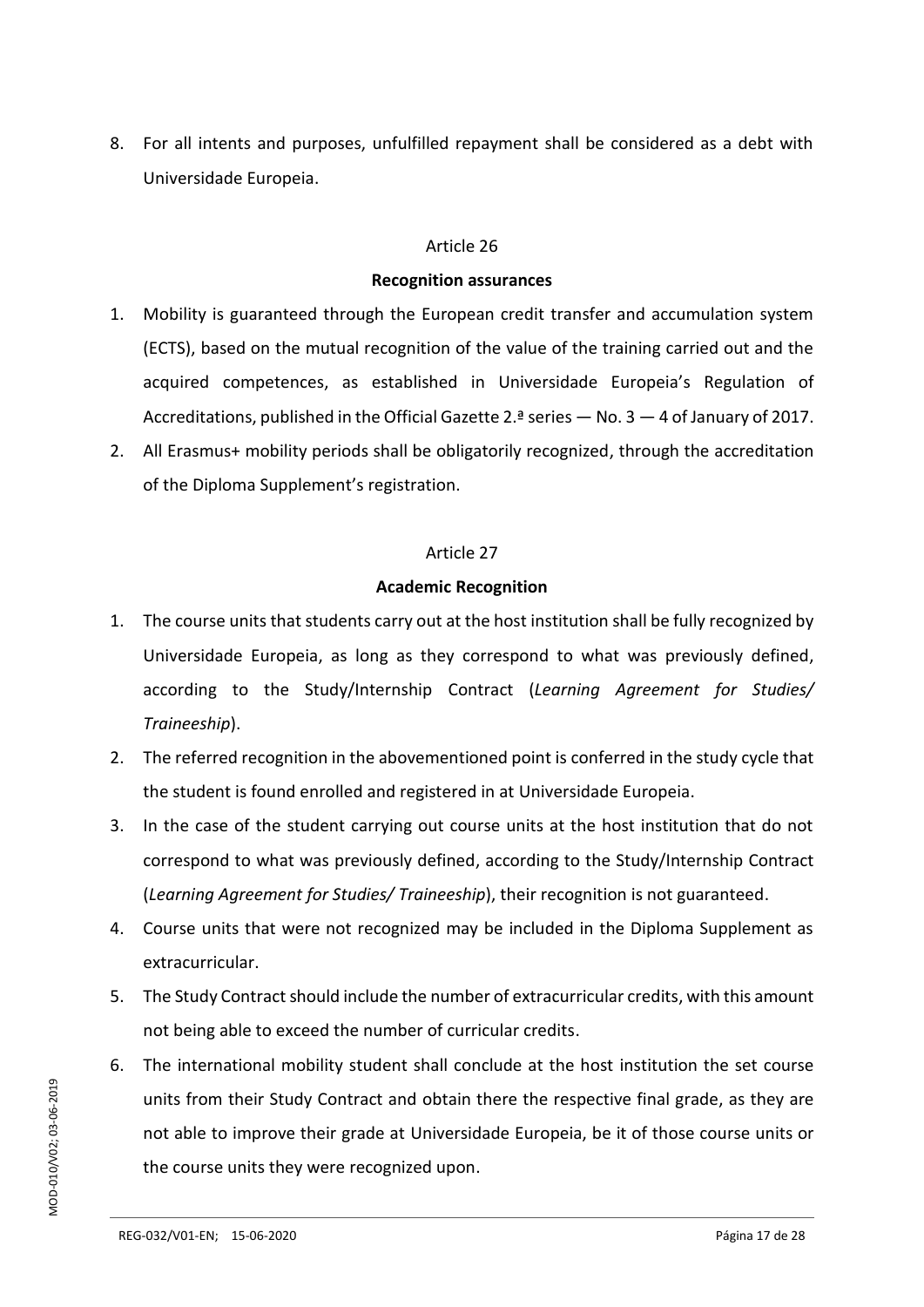- 7. Recognition can only be considered by each Faculty upon the presentation of the Academic Track Record Certificate, issued by the host institution.
- 8. If the student does not fully comply with the Study Contract at the host institution, the Course Coordinator shall decide which of the course units at their home institution are not considered accredited, always guaranteeing that the number of credits carried out at the host institution is equal or above those course units being accredited at the home institution.

#### **Special international exams**

- 1. A special mobility exam is one which is carried out by a student who did mobility, within Universidade Europeia's mobility programme.
- 2. Registration should be made through the platform on a form provided for registration purposes for exams from the special international period.
- 3. Students who carried out their mobility in the 1st semester and 2nd semester should sit their exams in September, with the second exam period being in October, in accordance with the academic calendar.

## Article 29

#### **Grading**

- 1. The grades from the recognized course units shall result from their conversion based on the ECTS grading system, enabling, in the case of the host institution adopting an identical grading scale to that in Portugal (scale from 0 to 20), the course units maintain the grades obtained.
- 2. The recognition process of the studies and respective accreditations and grades are approved by Universidade Europeia's Scientific Council.

Article 30

**Performance**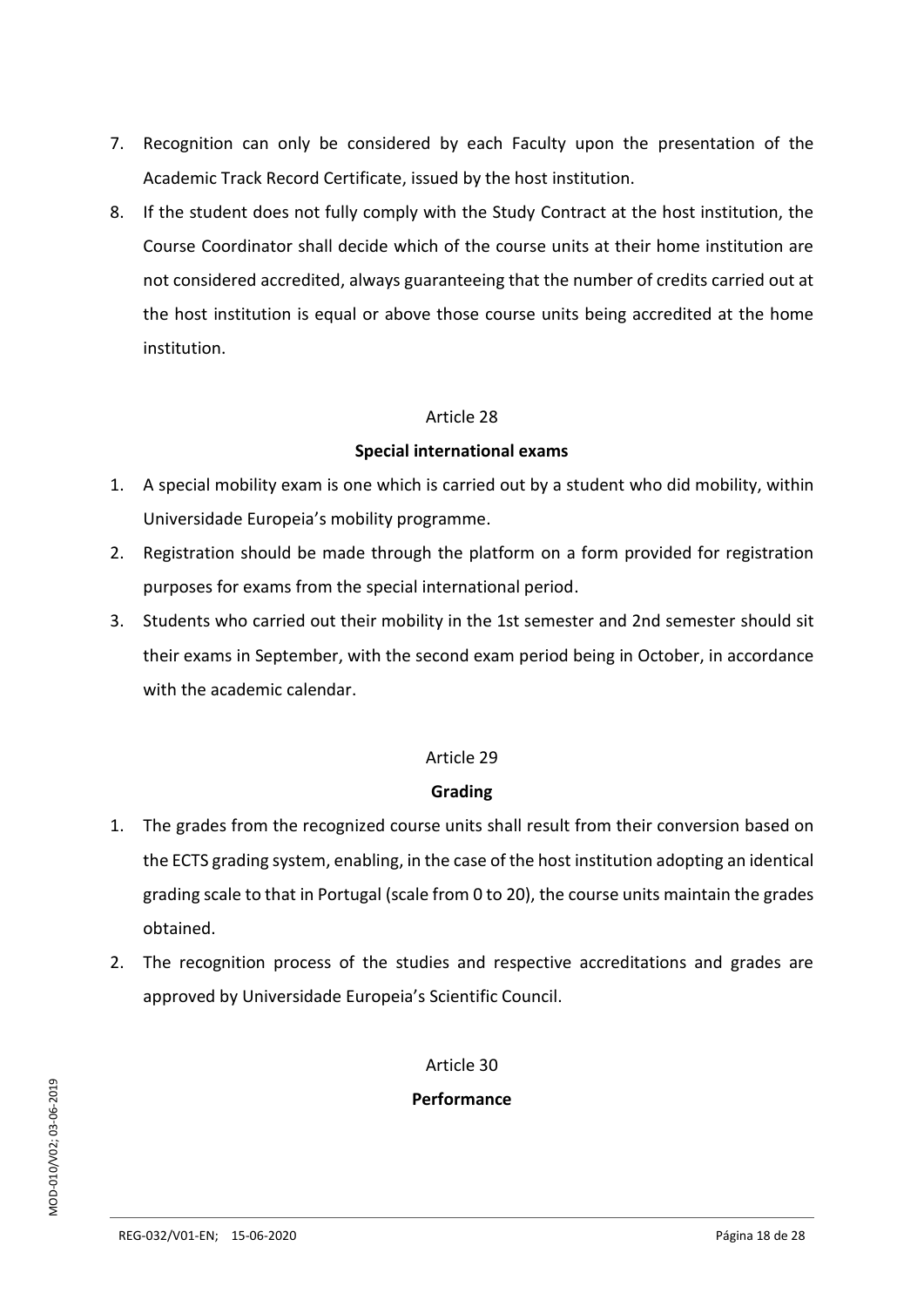- 1. For the purpose of guaranteeing minimum quality levels of mobility, and for the validation of the right to a funded mobility scholarship, it is understood as a minimum performance level from the study mobility period:
	- a) 3 ECTS for Erasmus+ mobility with a duration of up to 4 months;
	- b) ECTS for Erasmus+ mobility of 1 semester (between 4 and 7 months);
	- c) 12 ECTS for Erasmus+ mobility of 2 semesters (between 7 and 12 months);
	- d) Or the carrying out, with success, of all the credits foreseen in the approved Study Contract (*Learning Agreement for Studies*), in the case of foreseeing the carrying out of a number of ECTS lower than required in paragraphs a), b) and c) of the current point.
- 2. In the case of mobility for internship purposes, successful performance should be proven by the host institution, through the student/recent graduate evaluation document during the Erasmus+ Professional Internship, or from a declaration attesting the carrying out, with success, of activities that the student/recent -graduate aimed for in the Internship Contract *(Learning Agreement for Traineeship*).

#### **Student behaviour**

- 1. During their stay at the host institution, the student makes efforts to develop their university training, being assiduous in provided classes and seminars, and adopting a behaviour that honours Universidade Europeia, namely in their Student Ethics Charter.
- 2. The violation of the previous point, appraised by the Programme's Coordinator from the host institution, may result in the immediate suspension of the funded mobility scholarship, if it exists, and the loss of Erasmus+ student status, with the student being notified to return to Universidade Europeia.
- 3. The penalties foreseen in the abovementioned point shall be applied by GRI's Coordination, upon receiving the information from the Programme's Coordinator at the host institution and the student's hearing.
- 4. In the case of a problem of an academic nature arising, connected to the host institution, or even of a personal nature that inhibits the smooth carrying out of the mobility period, the beneficiary should immediately inform GRI, so that they are able to take due diligence.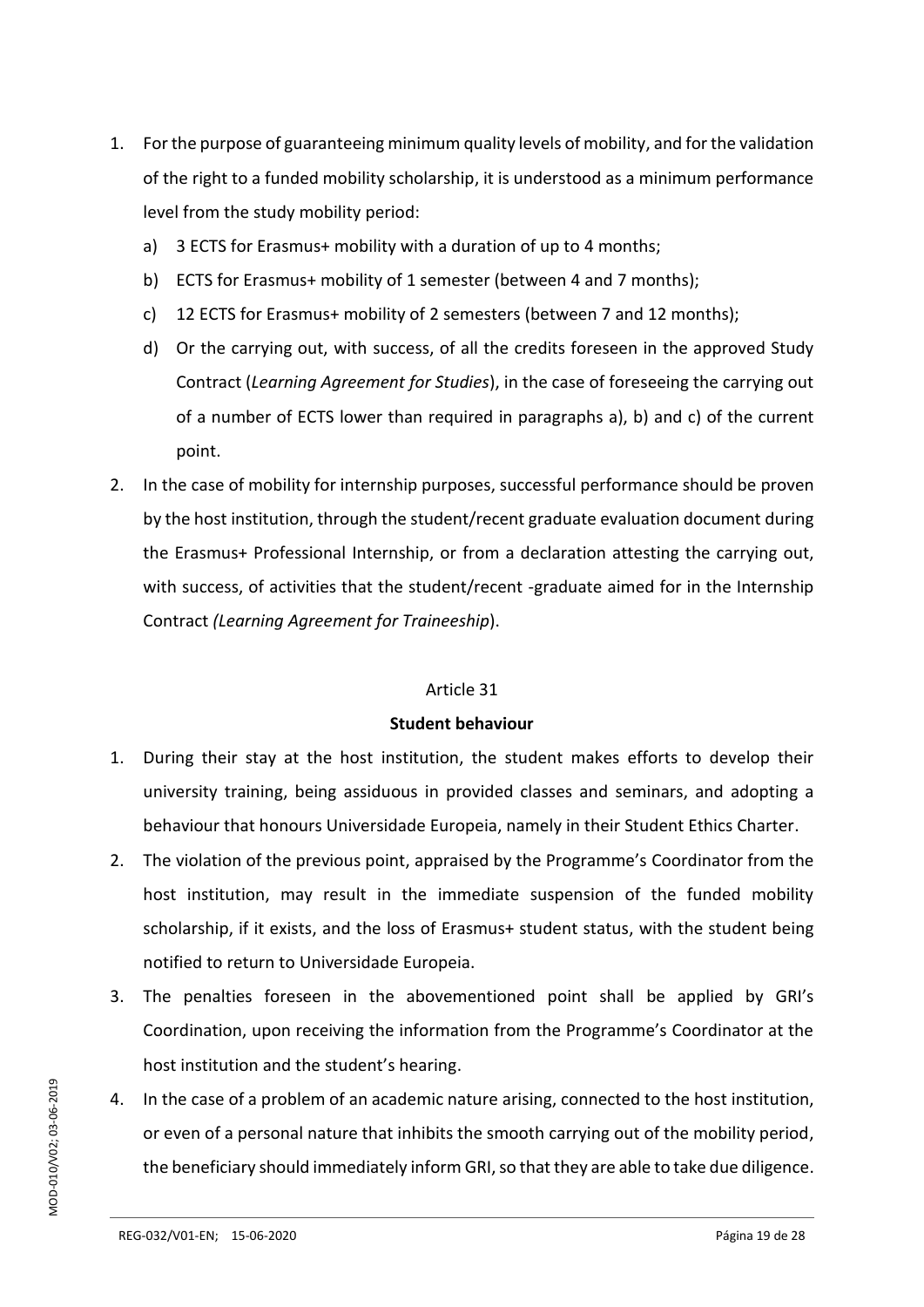- 5. The Rector reserves the right of instructing the student's return in cases such as:
	- a) Absence of logistic conditions for reception purposes;
	- b) Non-compliance of the approved course units in the Study Contract with the provided course units at the host institution;
	- c) Verification, after the event, of possible irregularities in the student's process;
	- d) Disciplinary and/or behavioural problems of the student in mobility mode.

## **Erasmus+ Student Charter**

Universidade Europeia recognizes the rights and duties registered in the Erasmus+ Student Charter.

## Article 33

## **Returning to Universidade Europeia**

- 1. After their return and in the period of 15 days, the beneficiary should present to GRI:
	- a) The Declaration of Stay, which confirms the start and end dates of the study period, signed and stamped by the host institution at the end of one's stay;
	- b) The Academic Track Record Certificate or, in the case of the mobility being due to carrying out an internship, the Achievement Declaration, issued by the host institution.
- 2. The beneficiary should also submit:
	- a) The Final Report on the European Commission's platform, *Mobility Tool* (access sent by email address from GRI);
	- b) Linguistic assessment tests OLS (access sent by email address from GRI).
- 3. The non-delivery of any document defined in No. 1 of the current article, or the lack of submission of the report and/or test defined in No.2 of the current article, entails the loss of the right to the Erasmus+ scholarship and its respective return in full.

Article 34

## **Personal data**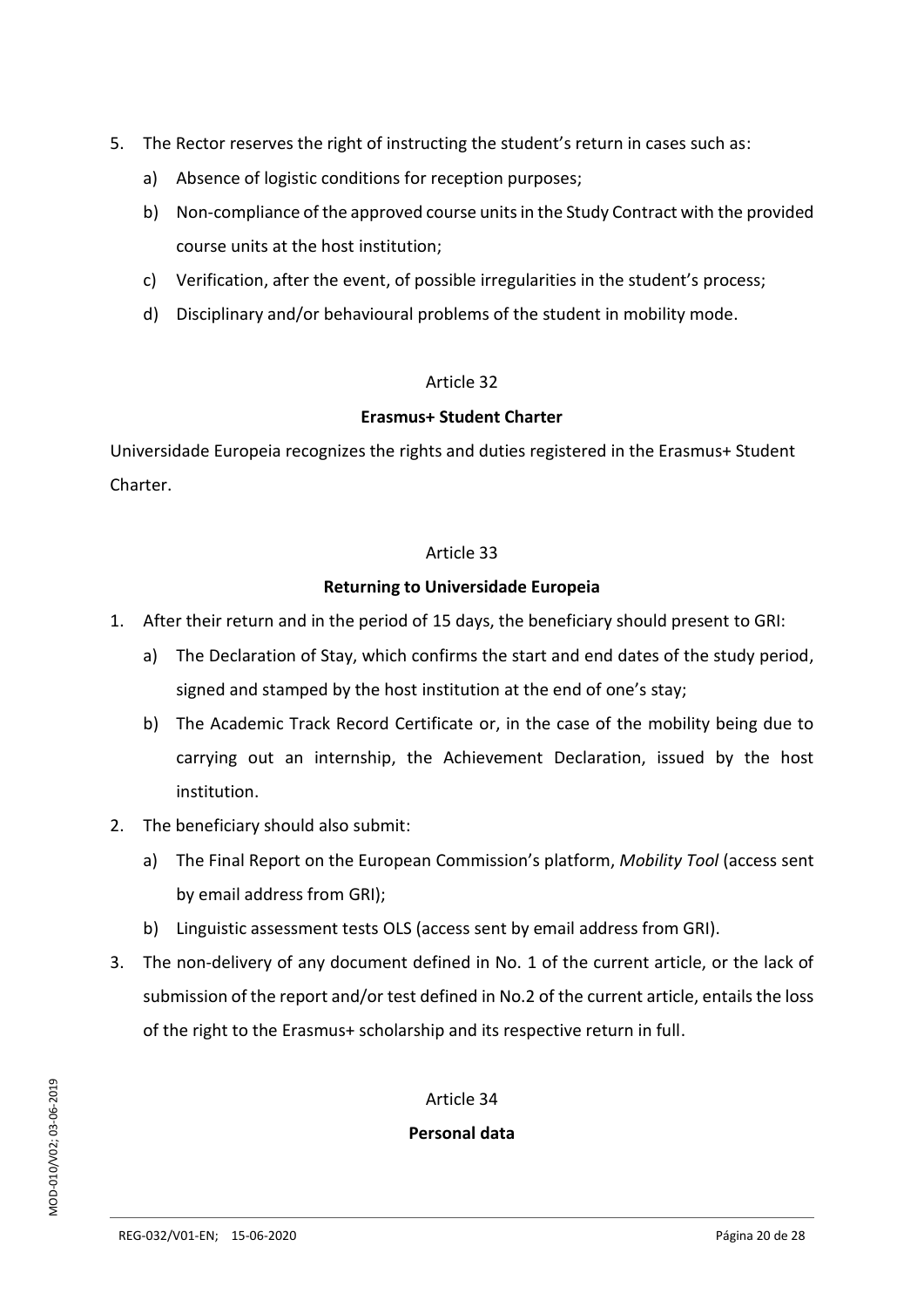- 1. The beneficiaries pledge to supply all data that is requested from them to permit the elaboration of the Erasmus+ Contracts and validate their participation on the Programme.
- 2. Contact data communicated upon applying are kept available throughout the mobility period and, after ones return, until the due closure of the Erasmus+ process.
- 3. Any alteration to contact data (permanent address, telephone or e-mail address) shall be communicated to GRI.
- 4. Universidade Europeia pledges to treat personal data in accordance with the legislation in force and not to transmit students' personal data to institutions that are not directly linked to the Programme's management (NA and European Commission), without the prior consent of the parties involved.

## **Mobility of Lecturers and Technical and Administrative Staff**

## Article 35

## **Admissibility**

- 1. Those who can apply to the Erasmus+ Programme, for the carrying out of mobility, are lecturers and technical and administrative staff with a labour contract at Universidade Europeia or its Faculties, regardless of the type of contract and its duration.
- 2. Universidade Europeia's staff may apply to one of the following actions:
	- a) Staff mobility for teaching periods (STA) limited to staff with a teaching contract;
	- b) Staff mobility for training periods (STT) intended for teaching personnel and technical and administrative staff, to obtain training in a higher education institution or in a company from a country participating in the programme (excludes the participation in conferences).
- 3. Under this action, it is also possible to invite personnel of a company or public or private organizations to provide a teaching or training period at Universidade Europeia.

## Article 36

## **Mobility duration**

1. Teaching and training mobility should have a minimum duration of 2 days, excluding the days of travel, and a maximum of 2 months.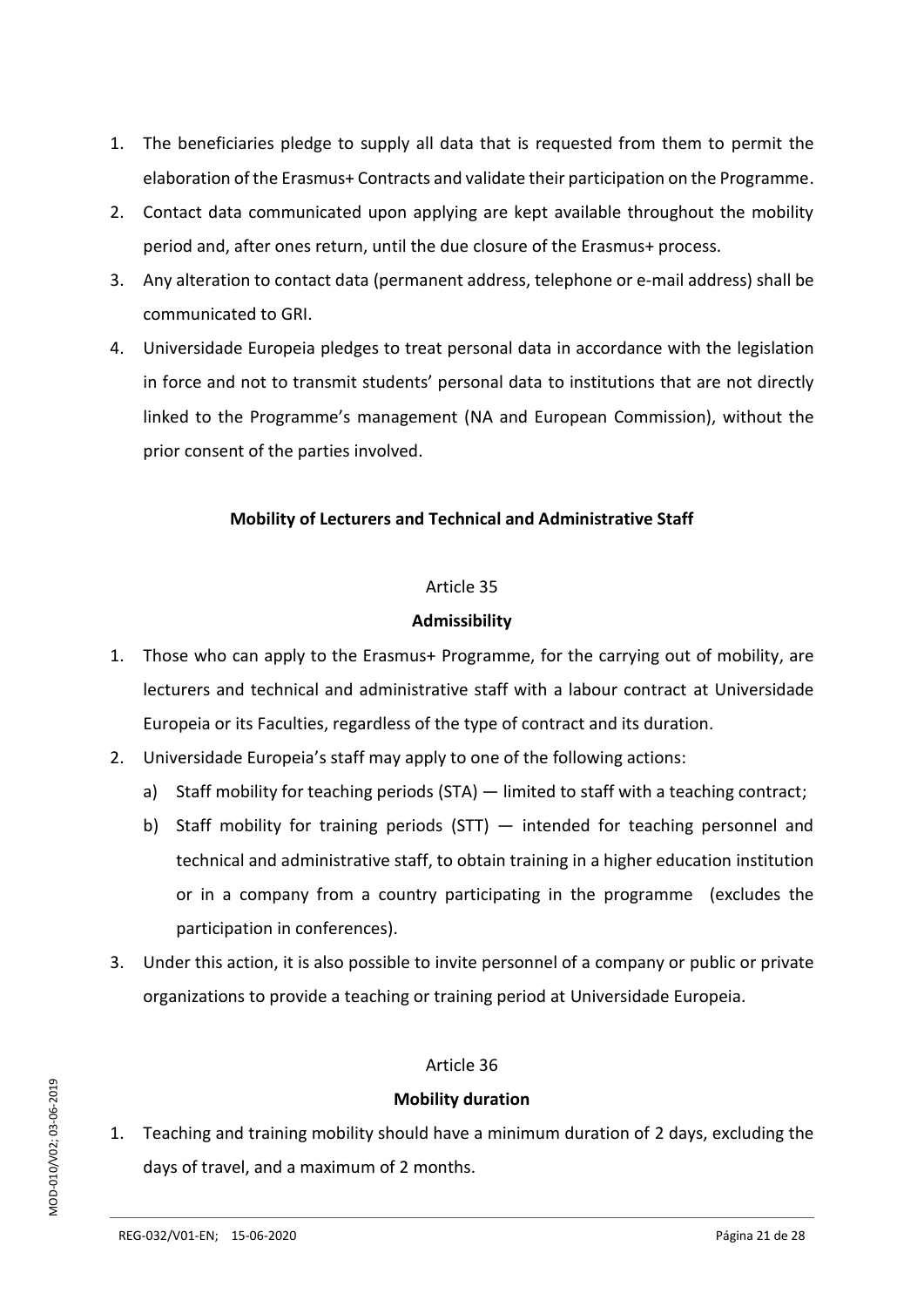2. In the case of the mobility for teaching periods, there exists the obligation of at least 8 hours of classes being taught.

#### Article 37

## **Selecting the host institution**

- 1. For teaching mobility activities (STA), the lecturers may apply to the higher education institutions with which the respective Faculty has an Inter-institutional Agreement valid for the action and the academic year that the candidate is applying to.
- 2. In the case of staff mobility for training purposes (STT), this mobility may occur in a higher education institution or in a company, not being necessary the existence of an Interinstitutional Agreement.
- 3. The search and contact with the host institution are carried out by the interested parties (teaching, technical or administrative staff) or by GRI.
- 4. The host institution shall accept the lecturer, the technical or administrative staff member for the carrying out of the Erasmus+ mobility and agree with the Mobility Agreement for the proposed Teaching or Training Programme, prior to the carrying out of the mobility period.
- 5. Mobility is not permitted to the country where the home institution is located nor to the country of residence.

## Article 38

## **Application and selection process for teaching and training periods**

- 1. Those lecturers and collaborators from Universidade Europeia who are interested in the Erasmus+ mobility programme, should apply through GRI.
- 2. The application period for the referred application in the abovementioned point runs between the 1<sup>st</sup> and the 31<sup>st</sup> of October.
- 3. Required documents for applying to the Erasmus+ mobility programme should be sent to GRI, within the deadline, by e-mail to **Erasmus.docentes.staff@universidadeeuropeia.pt**:
	- a) ID Card No./ Citizen Card, Fiscal Card No. and NIB (bank identification number);
	- b) Lecturers Mobility Application Sheet duly filled in and signed;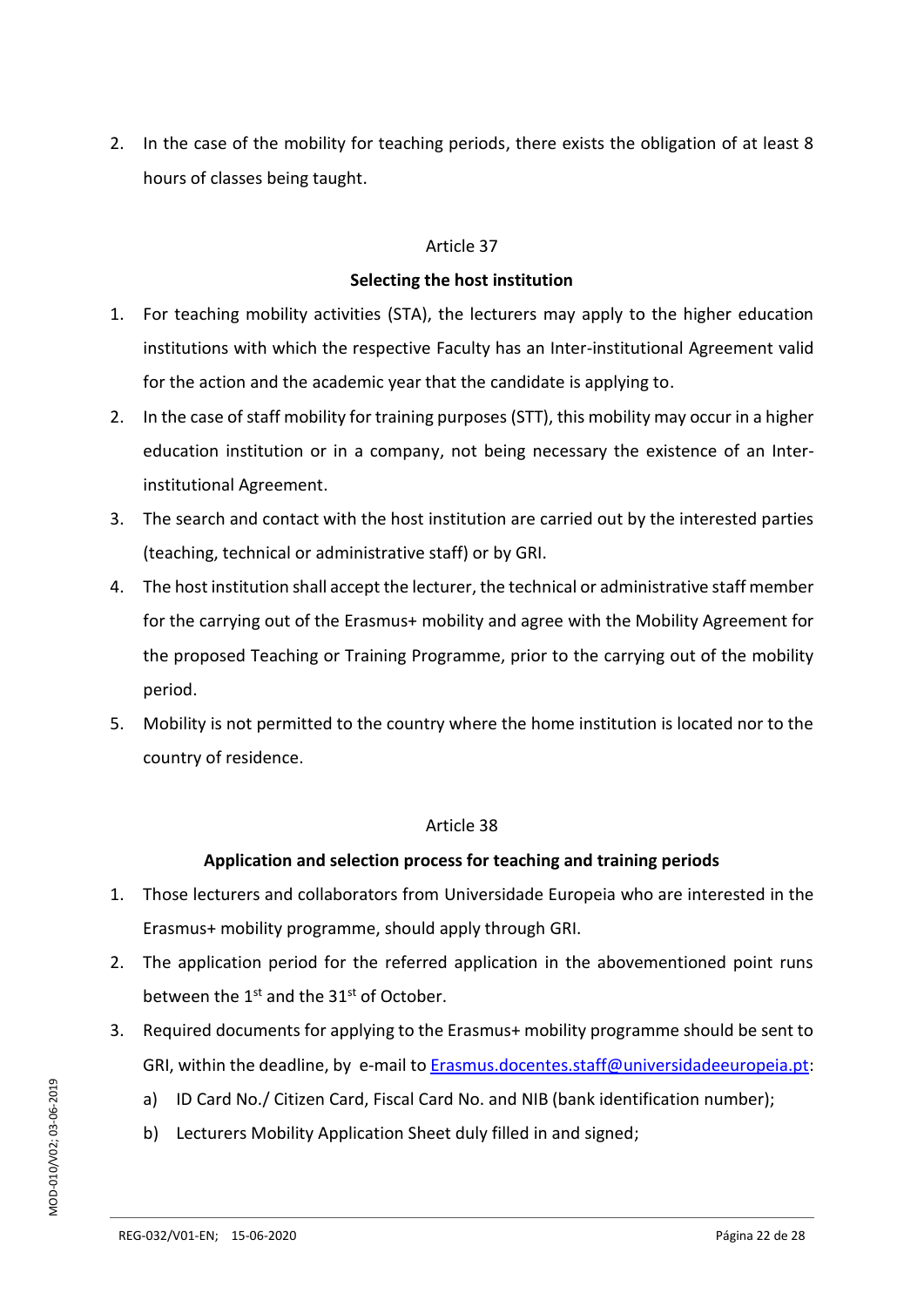- c) *Staff Mobility for Teaching*: Teaching Mission Form duly signed by the lecturer, by the Erasmus Coordinator from the host institution and from the home institution, with the respective stamp;
- d) *Staff Mobility for Training*: Training Mission Form duly signed by the Collaborator, by the Erasmus Coordinator from the host institution and from the home institution, with the respective stamp;
- 4. After disclosure of the results, the formalization of applications should be concluded until 31 of May of the year in which one wishes to carry out the mobility. The mobility may be carried out until 30 of September.
- 5. Ranking criteria: attribution of teaching missions is made according to the following priorities:
	- a) Lecturers that exercise coordination functions for internationalization within each organic unit of Universidade Europeia (limited to one sole application per year);
	- b) Lecturers that have never made teaching missions within the Erasmus Programme framework or those that have elapsed more than three years;
	- c) Lecturers that choose teaching missions for Universities that contribute for the consolidation and development of ties between the institutions, for the preparation of future cooperation and research projects;
	- d) Lecturers that choose teaching missions for institutions with which there are Bilateral Agreements with the highest number in learners use.
- 6. The attribution process of Mobility Scholarships shall be coordinated by the Rector with the possibility of delegation of powers to the Vice-Rector who may be assisted by a representative of the founding body.
- 7. The attribution of training missions is made according to the following priorities:
	- a) Collaborators that exercise coordination functions in Universidade Europeia's International Relations Office;
	- b) Collaborators that have never made missions within the Erasmus Programme Framework or such events have elapsed more than three years;
	- c) Other collaborators that exercise functions in Universidade Europeia's International Relations Office.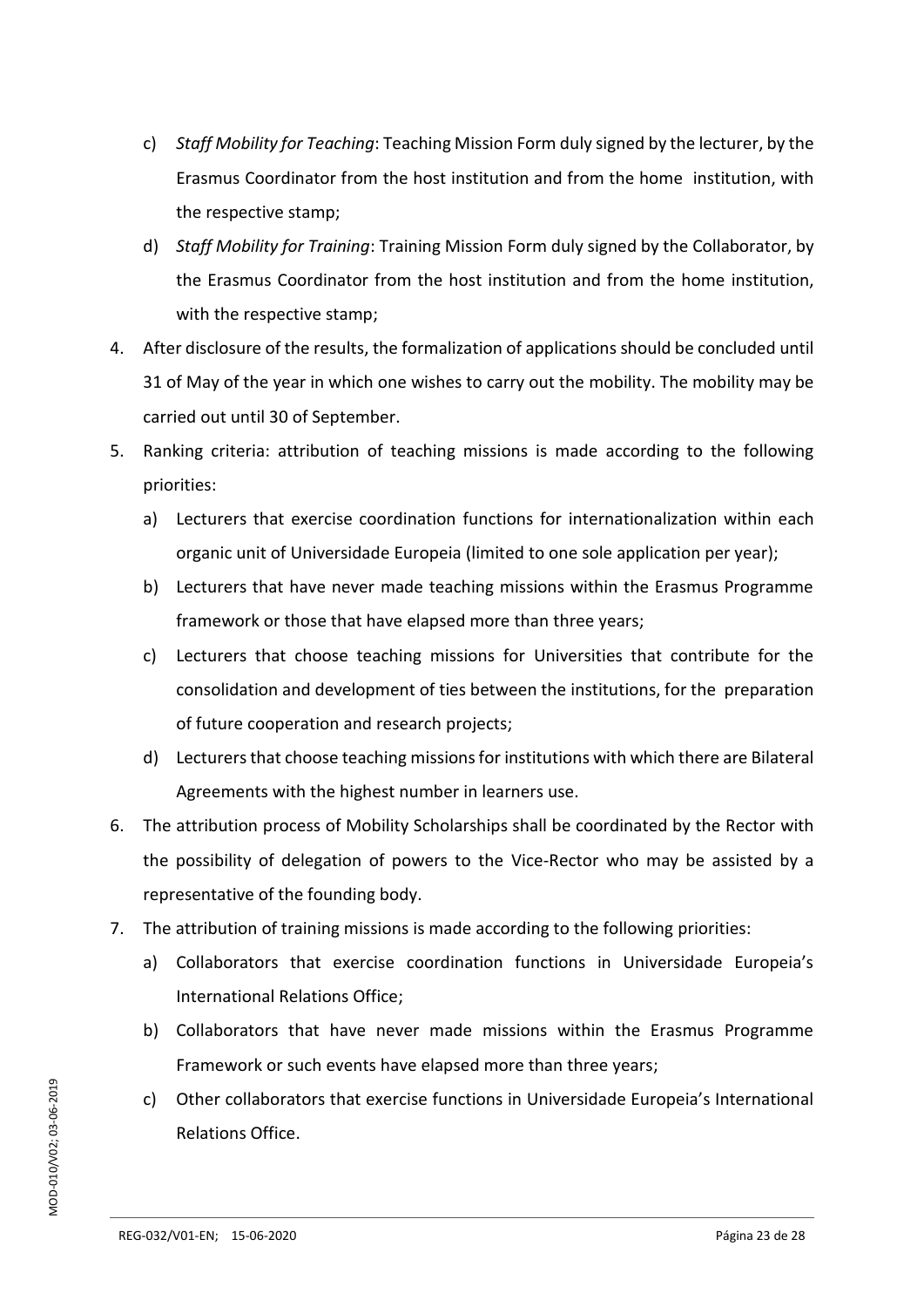- 8. The selection panel shall consist of Universidade Europeia's Vice-Rector, who chairs and the coordinators for the international area affecting each one of the Faculties / Organic Units of Universidade Europeia. They shall determine, in which conditions and which lecturers, the teaching missions with ERASMUS+ financial support shall take place.
- 9. In the selection of lecturers, mobility activities that contribute for the consolidation and development of ties between the institutions, for the preparation of future cooperation and research projects, shall be considered as priority.
- 10. Universidade Europeia's Inter-Institutional and International Relations Office from the respective campus shall inform the applying lecturers, by e-mail, of their decision.

## **Programme's funding**

The funding attributed by the National Agency to Universidade Europeia, within the Programme's framework, is distributed by GRI in collaboration with the financial services, in accordance with the agreed rules.

## Article 40

## **Proceedings after the selection of candidates**

After the selection of candidates, the processes shall be verified by GRI for the issuing of the Erasmus+ Contract.

## Article 41

## **Signing of the contract**

- 1. After issuing the contract, GRI should arrange for the beneficiary to sign.
- 2. After the return of the signed contract, GRI requests from the financial services, the payment of the scholarship.
- 3. The contract may, equally, be signed by an attorney, nominated by the interested party (teaching, technical or administrative applicant) for this purpose.

## Article 42

## **Attribution of scholarships**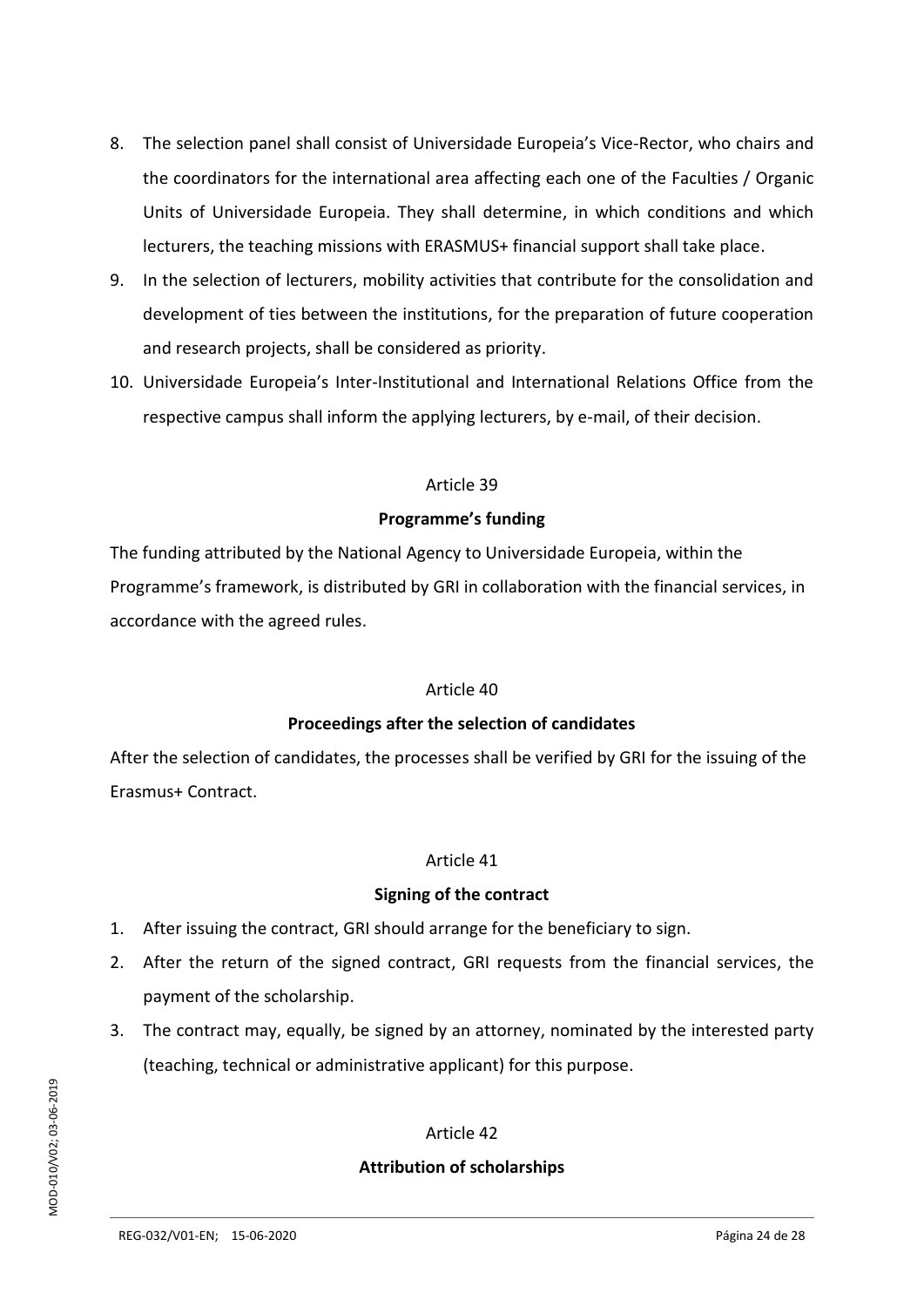- 1. The selection of the lecturer, technical or administrative applicant for the Erasmus+ mobility does not guarantee the attribution of a funded scholarship.
- 2. The scholarships are distributed according to the funding attributed by NA to Universidade Europeia, taking into account the scholarship and the rules defined by the Programme, following the ordination of candidates established by GRI.
- 3. In the attribution of scholarships to personnel:
	- a) It is obligatory the attribution of at least a 2 day scholarship, along with the supporting amount for the trip;
	- b) It is possible to combine the attribution of funded mobility scholarships with mobility days from the "zero scholarship", not attributing funding for the total amount of mobility days;
	- c) It is also possible the Erasmus+ mobility with the "zero scholarship"  $-$  without scholarship funding, benefitting those candidates with "zero scholarship" all the Programme's rights and duties in equal treatment to those beneficiaries with funded scholarship.
- 4. With there being Erasmus+ funding available in the project, and as long as the Programme's rules enable it, the Rectory's services proceed with the adjustments to the scholarships of the beneficiaries of the Programme, with a view to, and respecting the following order:
	- a) Attributing a funded mobility scholarship to "zero scholarship" beneficiaries;
	- b) Attributing funding for days on "zero scholarship", to beneficiaries who have been attributed a funded scholarship combined with mobility days on "zero scholarship", according to the Erasmus+ contract.

## **Scholarship amounts**

- 1. The mobility scholarships for lecturers, teaching and administrative candidates are aimed at contributing to travel and subsistence costs.
- 2. Support for the trip is calculated by resorting to the rules defined by NA based on the distance between Universidade Europeia and the host institution.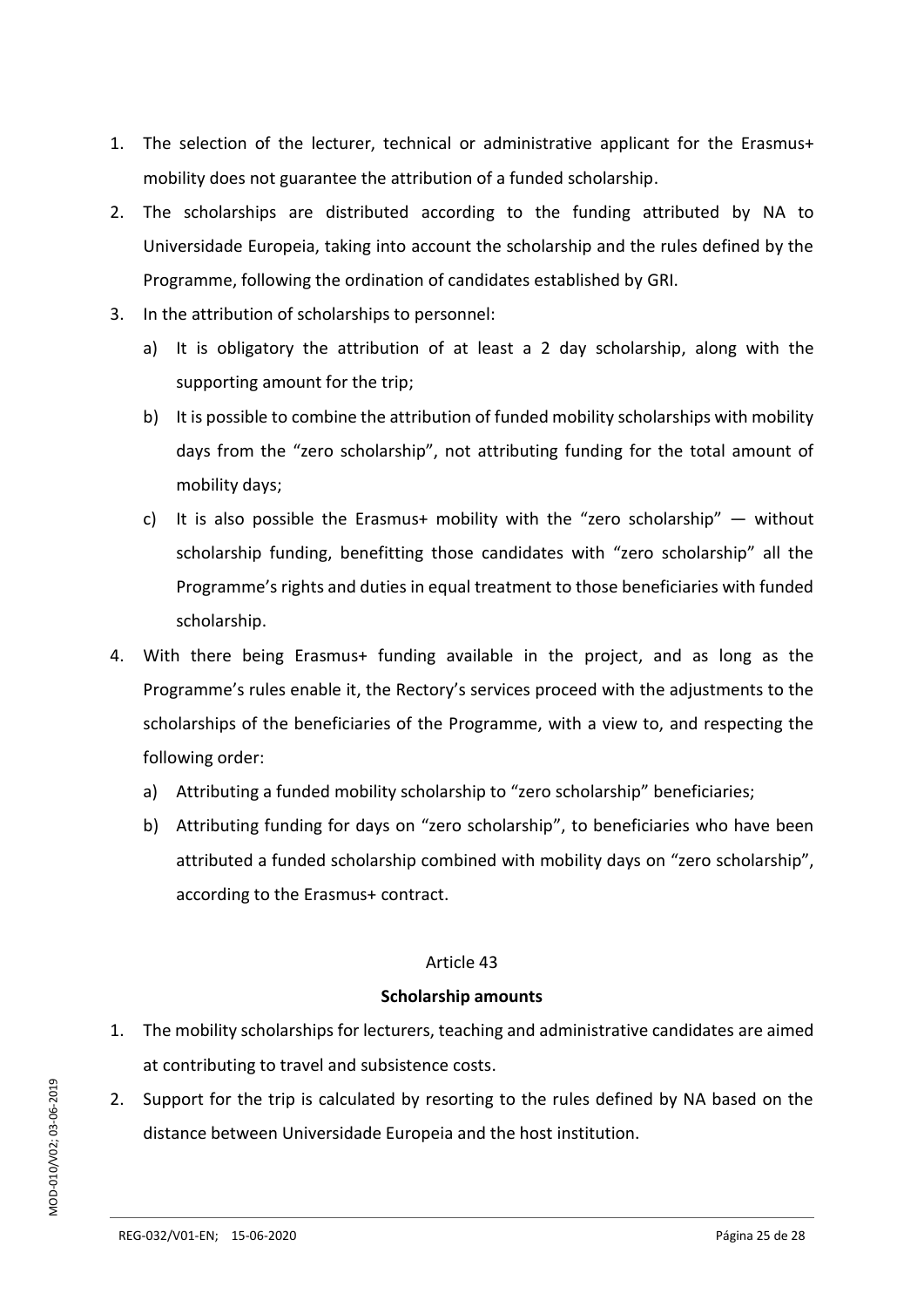3. Subsistence costs are calculated on the basis of the country of destination and the number of mobility days, which may include the travel dates, as long as they are duly proved, according to the NA table annually in force.

#### Article 44

#### **Scholarship refunds**

- 1. To beneficiaries that do not comply with the Erasmus+ contract it may be requested a full refund or part of the attributed Erasmus+ scholarship.
- 2. In cases of non-compliance of the Erasmus+ Contract for reasons that are not directly attributable to the beneficiary may be considered as Force Majeure situations, as long as they are duly justified and substantiated by official documents (medical certificates, etc.), situations which should always be submitted for approval by NA, which, in each case, determines the final scholarship amount to be attributed to the beneficiary.
- 3. Partial repayment of the Erasmus+ mobility scholarship is requested from the beneficiaries that reduce their mobility period, for the corresponding amount of unfulfilled mobility days, with the Declaration of Stay serving as proof.
- 4. Improper receipt of the amounts from the Erasmus+ scholarship obliges one to repay the respective amount.
- 5. Scholarship repayments are requested through the sending of written communication (Letter and electronic message), with the beneficiaries having a 15 day period, after receiving the repayment request, to proceed accordingly.
- 6. For all intents and purposes, unfulfilled repayment shall be considered as a debt with Universidade Europeia.

## Article 45

#### **Personal data**

- 1. The beneficiaries pledge to supply all data that is requested from them to permit the elaboration of the Erasmus+ Contracts and validate their participation on the Programme.
- 2. Contact data communicated in the beneficiary sheet is kept available throughout the Erasmus+ period and, after ones return, until the due closure of the Erasmus+ process.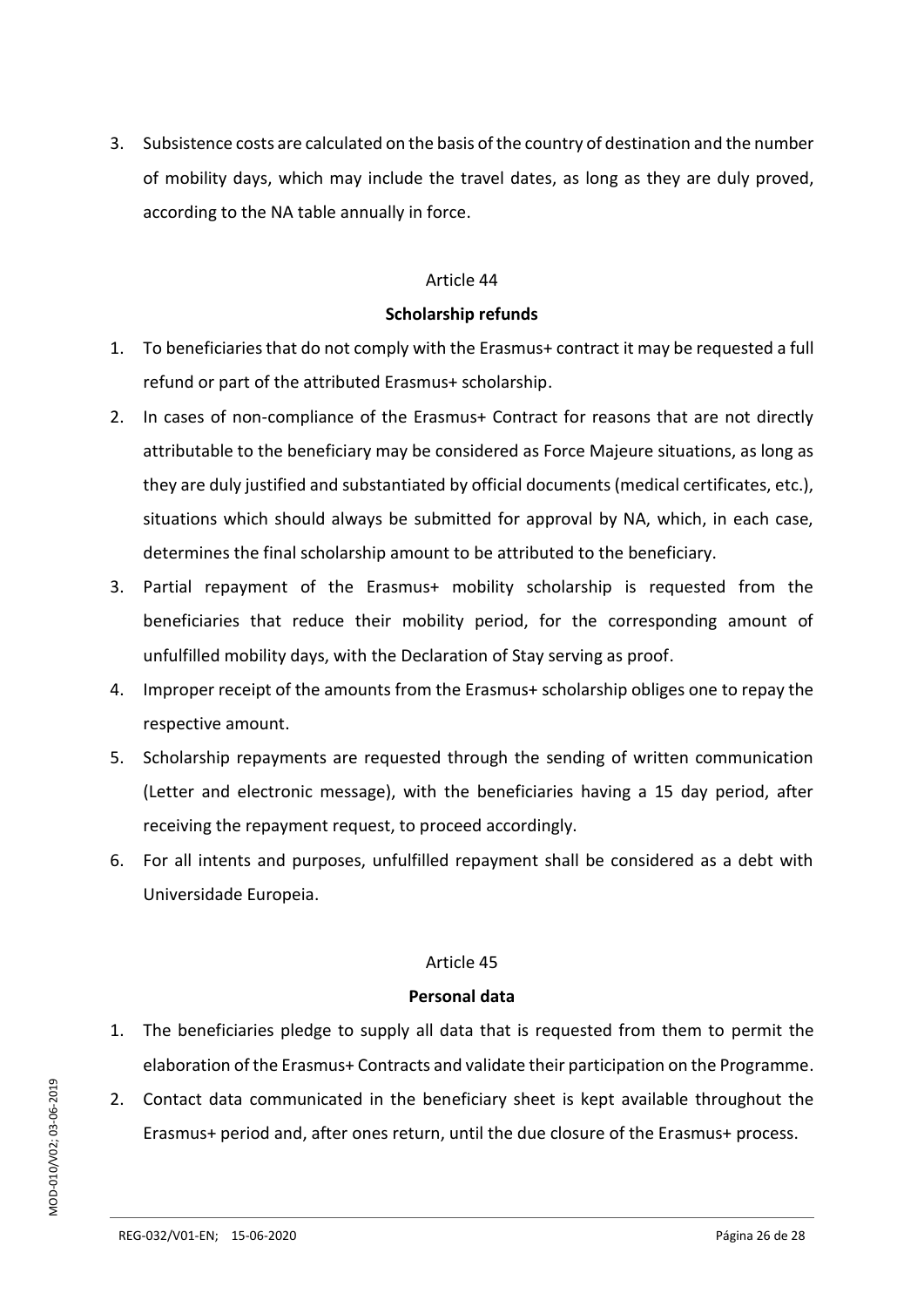- 3. Any alteration to contact data (permanent address, telephone or e-mail address) shall be communicated to GRI. Improper receipt of the amounts from the Erasmus+ scholarship obliges one to repay the respective amount
- 4. Universidade Europeia pledges to treat personal data in accordance with the legislation in force and not to transmit students' personal data to institutions that are not directly linked to the Programme's management (NA and European Commission), without the prior consent of the parties involved.

## **Returning to Universidade Europeia**

- 1. After their return, and within a 15 day period, the beneficiary should present to GRI:
	- a) The Declaration of Stay, which confirms the mobility period, signed and stamped by the host institution at the end of one's stay;
	- b) In the case of mobility for teaching periods, the declaration of stay should mention the number of hours taught at the host institution;
	- c) Proof of the travel dates, namely through a copy of the tickets or boarding passes;
	- d) The Final Report, on the European Commission platform, *Mobility Tool,* access sent by e-mail, from GRI.
- 2. The non-delivery of any document or the lack of submission of the report, defined in point 1 of the current article, entails the loss of the right to the Erasmus+ scholarship and its respective return in full.

## **CHAPTER V**

## **Final provisions**

## Article 47

#### **Doubts and omissions**

Omission cases and interpretation doubts or from the application of this Regulation are decided by the Rector.